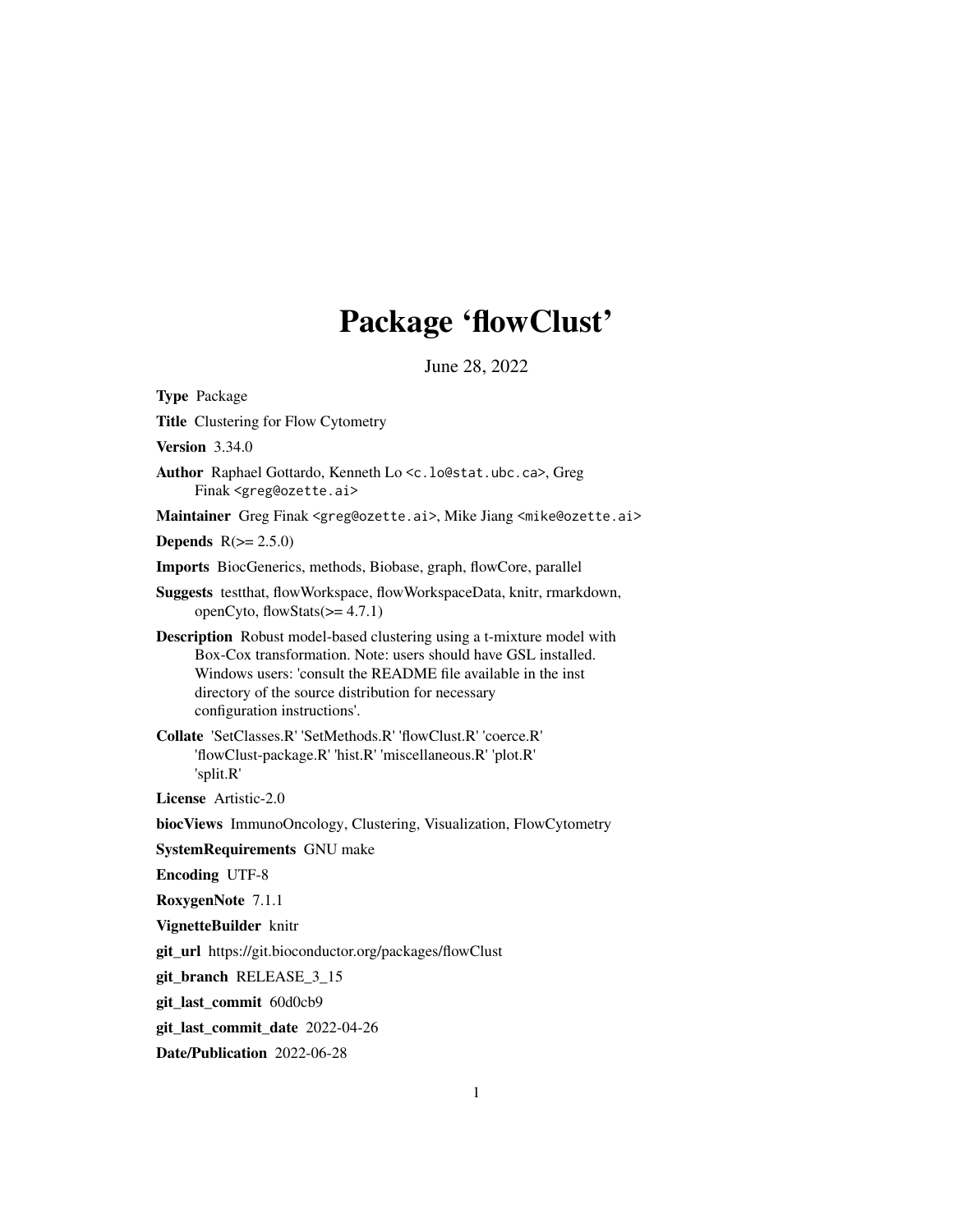## <span id="page-1-0"></span>R topics documented:

|       |                                                                                                                         | $\overline{4}$ |
|-------|-------------------------------------------------------------------------------------------------------------------------|----------------|
|       |                                                                                                                         | $\overline{4}$ |
|       |                                                                                                                         | - 5            |
|       |                                                                                                                         | -7             |
|       |                                                                                                                         | -8             |
|       |                                                                                                                         | $\overline{9}$ |
|       |                                                                                                                         |                |
|       |                                                                                                                         |                |
|       |                                                                                                                         |                |
|       |                                                                                                                         |                |
|       |                                                                                                                         |                |
|       |                                                                                                                         |                |
|       |                                                                                                                         |                |
|       |                                                                                                                         |                |
|       |                                                                                                                         |                |
|       |                                                                                                                         |                |
|       | show, flow Clust-method $\ldots \ldots \ldots \ldots \ldots \ldots \ldots \ldots \ldots \ldots \ldots \ldots \ldots 27$ |                |
|       |                                                                                                                         |                |
|       |                                                                                                                         |                |
|       |                                                                                                                         |                |
|       |                                                                                                                         |                |
| Index |                                                                                                                         | 38             |
|       |                                                                                                                         |                |

flowClust-package *Clustering for Flow Cytometry*

### Description

Robust model-based clustering using a  $t$  mixture model with Box-Cox transformation.

### Details

| Package:   | flowClust                                                             |
|------------|-----------------------------------------------------------------------|
| Type:      | Package                                                               |
| Version:   | 2.0.0                                                                 |
| Depends:   | $R(\geq 2.5.0)$ , methods, mnormt, mclust, ellipse, Biobase, flowCore |
| Collate:   | SetClasses.R SetMethods.R plot.R flowClust.R SimulateMixture.R        |
| biocViews: | Clustering, Statistics, Visualization                                 |
| License:   | Artistic-2.0                                                          |
| Built:     | R 2.6.1; universal-apple-darwin8.10.1; 2008-03-26 20:54:42; unix      |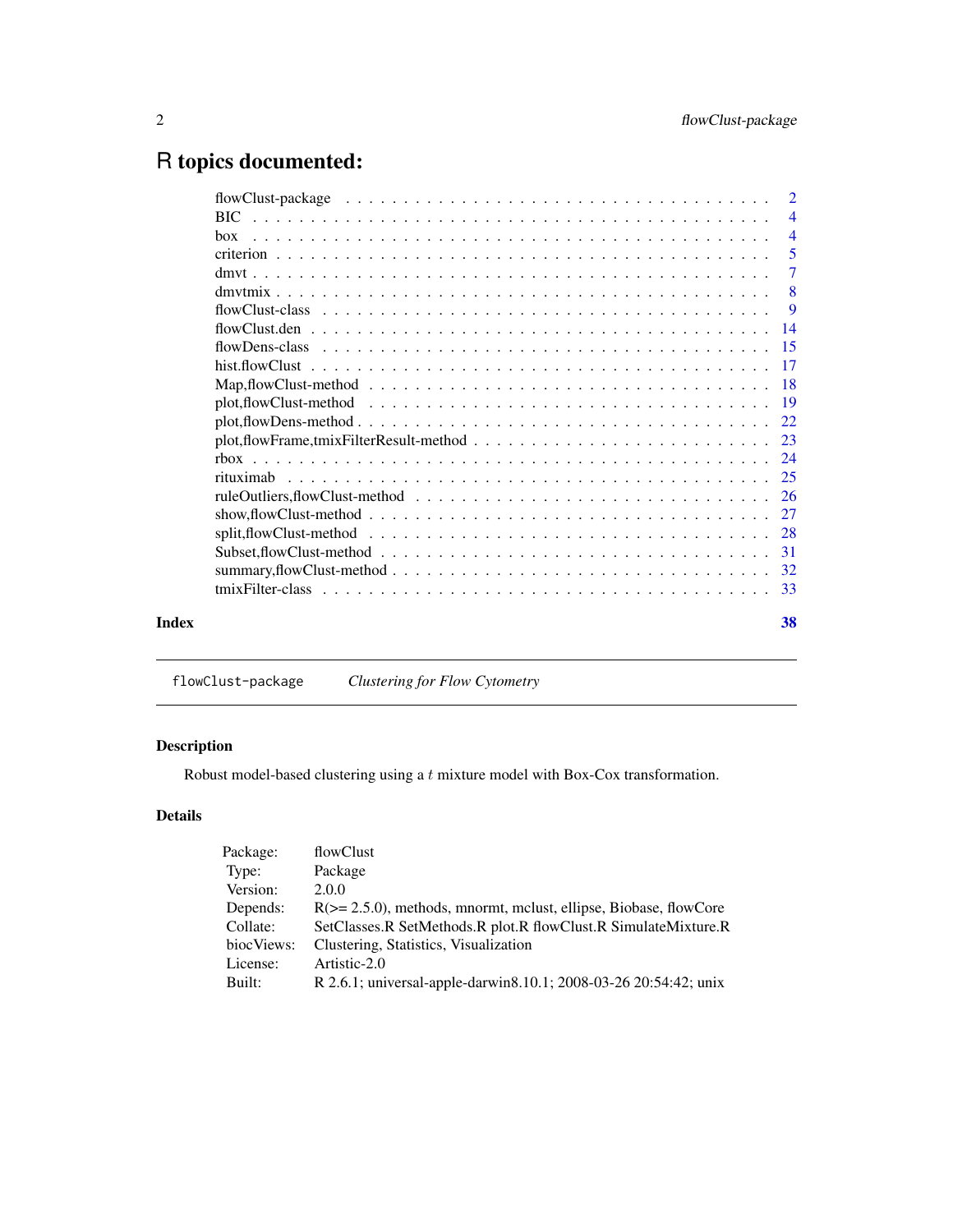#### Index

- list(list("box")) Box-Cox Transformation
- **list(list("density,flowClust-method"))** Grid of Density Values for the Fitted  $t$  Mixture Model with Box-Cox Transformation
- **list(list("dmvt"))** Density of the Multivariate  $t$  Distribution with Box-Cox Tranformation
- **list(list("dmvtmix"))** Density of the Multivariate  $t$  Mixture Distribution with Box-Cox Tranformation
- list(list("flowClust")) Robust Model-based Clustering for Flow Cytometry
- list(list("hist.flowClust")) 1-D Density Plot (Histogram) of Clustering Results
- list(list("Map,flowClust-method")) Cluster Assignment Based on Clustering Results
- list(list("miscellaneous")) Various Functions for Retrieving Information from Clustering Results
- list(list("plot,flowClust-method")) Scatterplot of Clustering Results
- list(list("plot,flowDens-method")) Contour or Image Plot of Clustering Results
- list(list("plot,flowFrame,tmixFilterResult-method")) Scatterplot / 1-D Density Plot of Filtering (Clustering) Results
- list(list("rbox")) Reverse Box-Cox Transformation
- list(list("ruleOutliers,flowClust-method")) Showing or Modifying the Rule used to Identify Outliers
- list(list("show,flowClust-method")) Show Method for flowClust / tmixFilterResult Object
- list(list("show,tmixFilter-method")) Show Method for tmixFilter Object
- list(list("SimulateMixture")) Random Generation from a t Mixture Model with Box-Cox Transformation
- list(list("split,flowClust-method")) Splitting Data Based on Clustering Results
- list(list("Subset,flowClust-method")) Subsetting Data Based on Clustering Results
- list(list("summary,flowClust-method")) Summary Method for flowClust Object

list(list("tmixFilter")) Creating Filters and Filtering Flow Cytometry Data

#### Note

Further information is available in the vignette.

#### Author(s)

Raphael Gottardo <raph@stat.ubc.ca>, Kenneth Lo <c.lo@stat.ubc.ca> Maintainer: Raphael Gottardo <raph@stat.ubc.ca>

#### References

Lo, K., Brinkman, R. R. and Gottardo, R. (2008) Automated Gating of Flow Cytometry Data via Robust Model-based Clustering. *Cytometry A* 73, 321-332.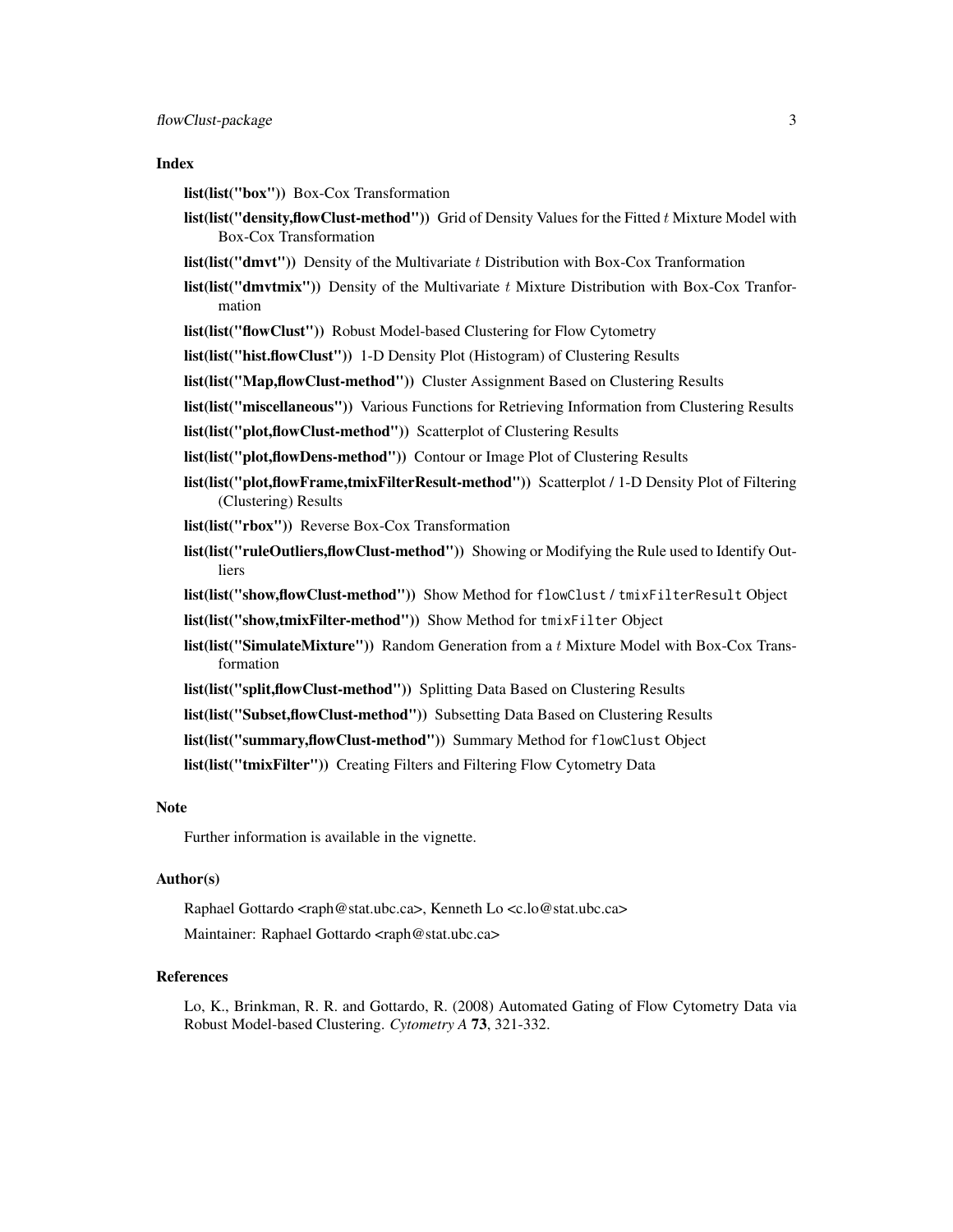#### Description

Extract the bayesian information criterion for a flowClust fit.

#### Usage

```
## S3 method for class 'flowClustList'
BIC(object, ...)
## S3 method for class 'flowClust'
BIC(object, ...)
```
#### Arguments

| object   | flowClustList or flowClust fitted object |
|----------|------------------------------------------|
| $\cdots$ | other arguments. Currently not used.     |

#### Value

vector of BIC or ICL values

<span id="page-3-1"></span>box *Box-Cox Transformation*

#### Description

This function performs Box-Cox transformation on the inputted data matrix.

#### Usage

box(data, lambda)

#### Arguments

| data   | A numeric vector, matrix or data frame of observations. Negative data values<br>are permitted.                   |
|--------|------------------------------------------------------------------------------------------------------------------|
| lambda | The transformation to be applied to the data. If negative data values are present,<br>Lambda has to be positive. |

<span id="page-3-0"></span>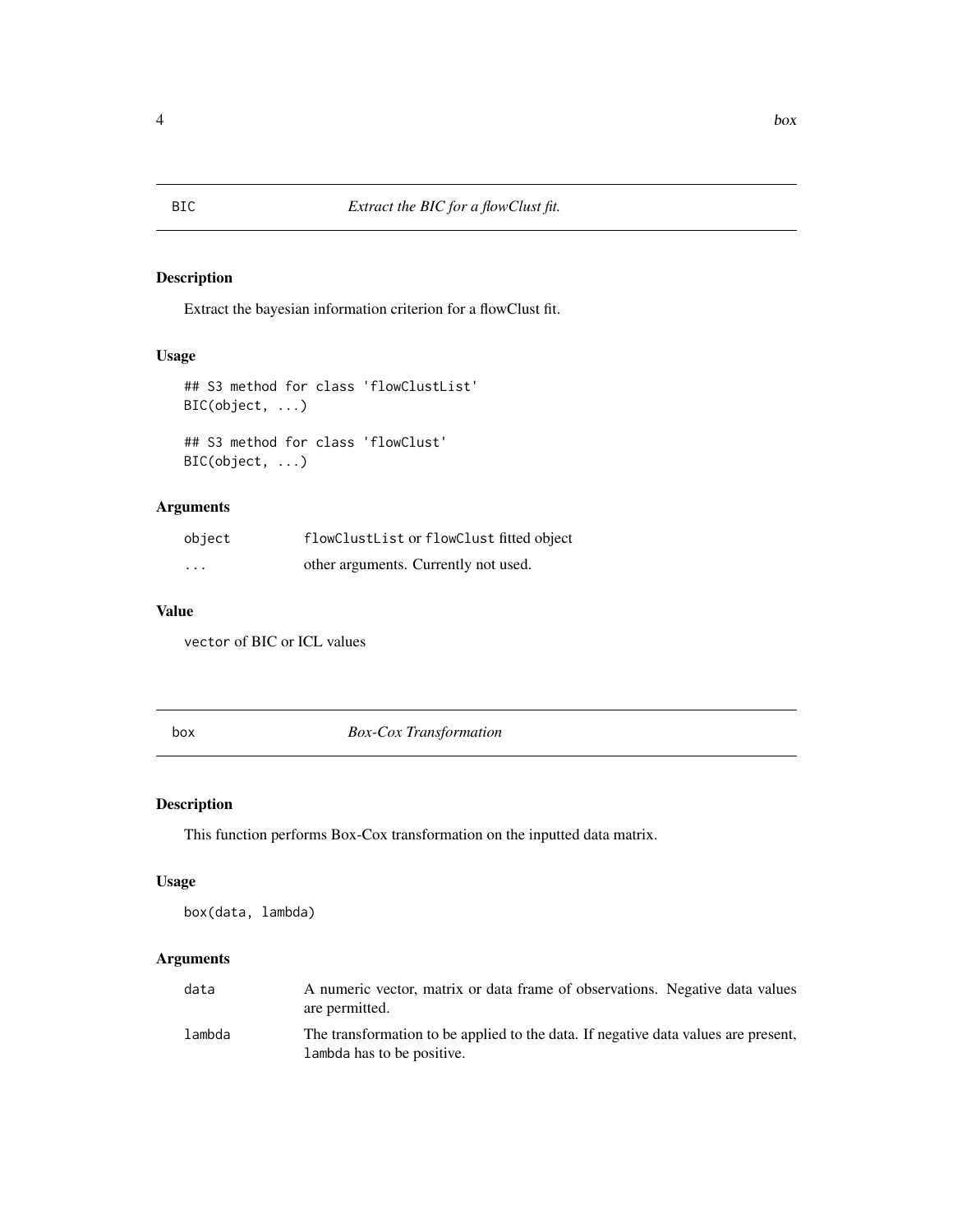#### <span id="page-4-0"></span>criterion 5

#### Details

To allow for negative data values, a slightly modified version of the original Box-Cox (1964) is used here. This modified version originated from Bickel and Doksum (1981), taking the following form:

$$
f(y) = \frac{\operatorname{sgn}(y)|y|^\lambda - 1}{\lambda}
$$

When negative data values are involved, the transformation parameter,  $\lambda$ , has to be positive in order to avoid discontinuity across zero.

#### Value

A numeric vector, matrix or data frame of the same dimension as data is returned.

#### References

Bickel, P. J. and Doksum, K. A. (1981) An Analysis of Transformations Revisited. *J. Amer. Statist. Assoc.* 76(374), 296-311.

Box, G. E. P. and Cox, D. R. (1964) An Analysis of Transformations. *J. R. Statist. Soc. B* 26, 211-252.

#### See Also

[rbox](#page-23-1)

#### Examples

```
data(rituximab)
library(flowCore)
data <- exprs(rituximab)
summary(data)
# Transform data using Box-Cox with lambda=0.3
dataTrans <- box(data, 0.3)
# Reverse transform data; this should return back to the original rituximab data
summary(rbox(dataTrans, 0.3))
```
<span id="page-4-2"></span>criterion *Various Functions for Retrieving Information from Clustering Results*

#### <span id="page-4-1"></span>**Description**

Various functions are available to retrieve the information criteria (criterion), the posterior probabilities of clustering memberships  $z$  (posterior), the "weights"  $u$  (importance), the uncertainty (uncertainty), and the estimates of the cluster proportions, means and variances (getEstimates) resulted from the clustering (filtering) operation.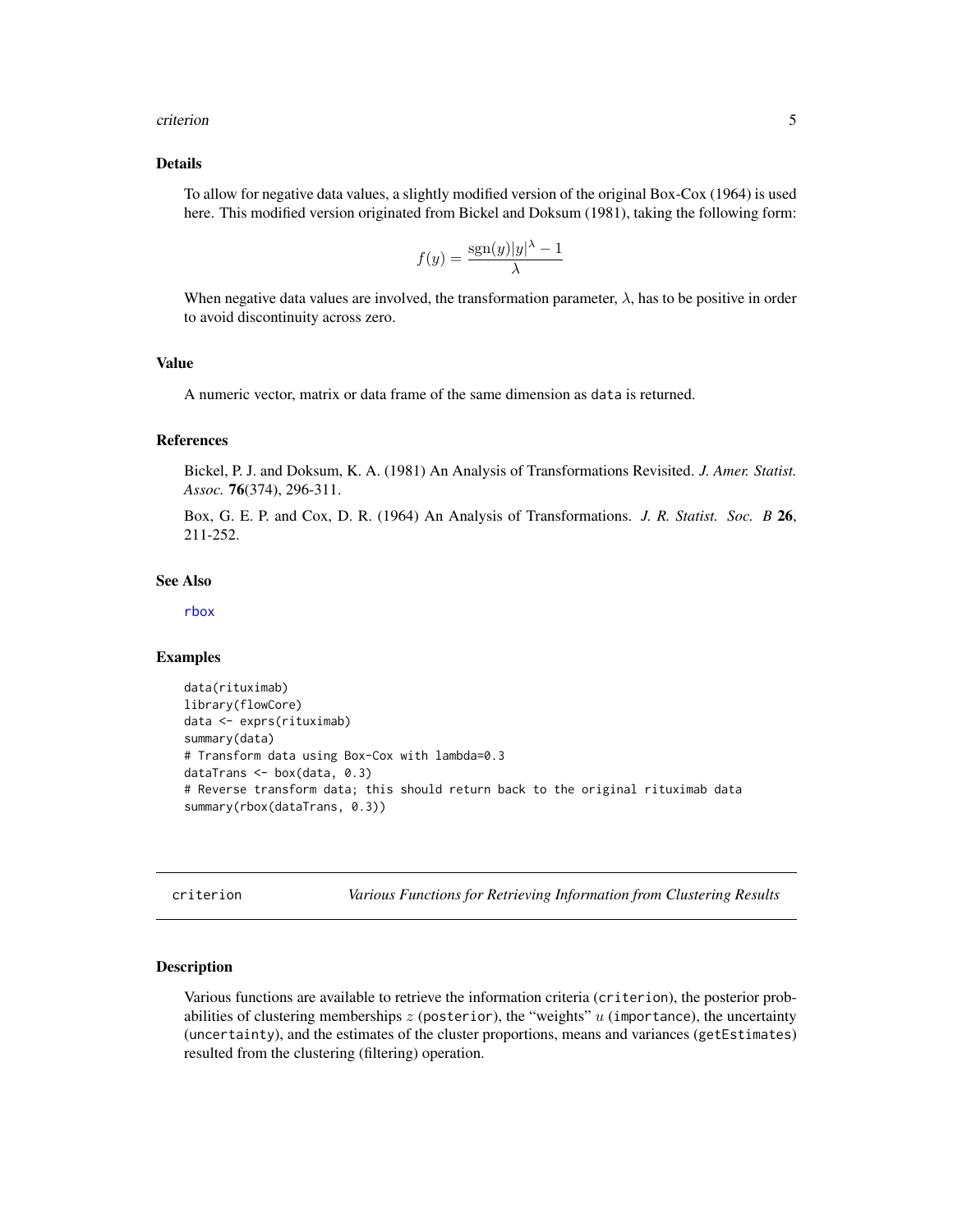#### Usage

```
criterion(object, ...)
## S4 method for signature 'flowClust'
criterion(object, type = "BIC")
## S4 method for signature 'flowClustList'
criterion(object, type = "BIC", max = FALSE, show.K = FALSE)
criterion(object) <- value
## S4 replacement method for signature 'flowClustList, character'
criterion(object) <- value
posterior(object, assign = FALSE)
importance(object, assign = FALSE)
uncertainty(object)
getEstimates(object, data)
```
**Arguments** 

| object      | Object returned from flowClust or filter. For the replacement method of<br>criterion, the object must be of class flowClustList or tmixFilterResultList.                                                                                                                      |
|-------------|-------------------------------------------------------------------------------------------------------------------------------------------------------------------------------------------------------------------------------------------------------------------------------|
| $\ddots$    | Further arguments. Currently this is type, a character string. May take "BIC",<br>"ICL" or "logLike", to specify the criterion desired.                                                                                                                                       |
| type, value | A character string stating the criterion used to choose the best model. May take<br>either $"BIC"$ or $"ICL"$ .                                                                                                                                                               |
| max         | whether criterion should return the max value                                                                                                                                                                                                                                 |
| show.K      | whether criterion should return K                                                                                                                                                                                                                                             |
| assign      | A logical value. If TRUE, only the quantity (z for posterior or u for importance)<br>associated with the cluster to which an observation is assigned will be returned.<br>Default is FALSE, meaning that the quantities associated with all the clusters will<br>be returned. |
| data        | A numeric vector, matrix, data frame of observations, or object of class flowFrame;<br>an optional argument. This is the object on which flowClust or filter was<br>performed.                                                                                                |

#### Details

These functions are written to retrieve various slots contained in the object returned from the clustering operation. criterion is to retrieve object@BIC, object@ICL or object@logLike. It replacement method modifies object@index and object@criterion to select the best model according to the desired criterion. posterior and importance provide a means to conveniently retrieve information stored in object@z and object@u respectively. uncertainty is to retrieve

<span id="page-5-0"></span>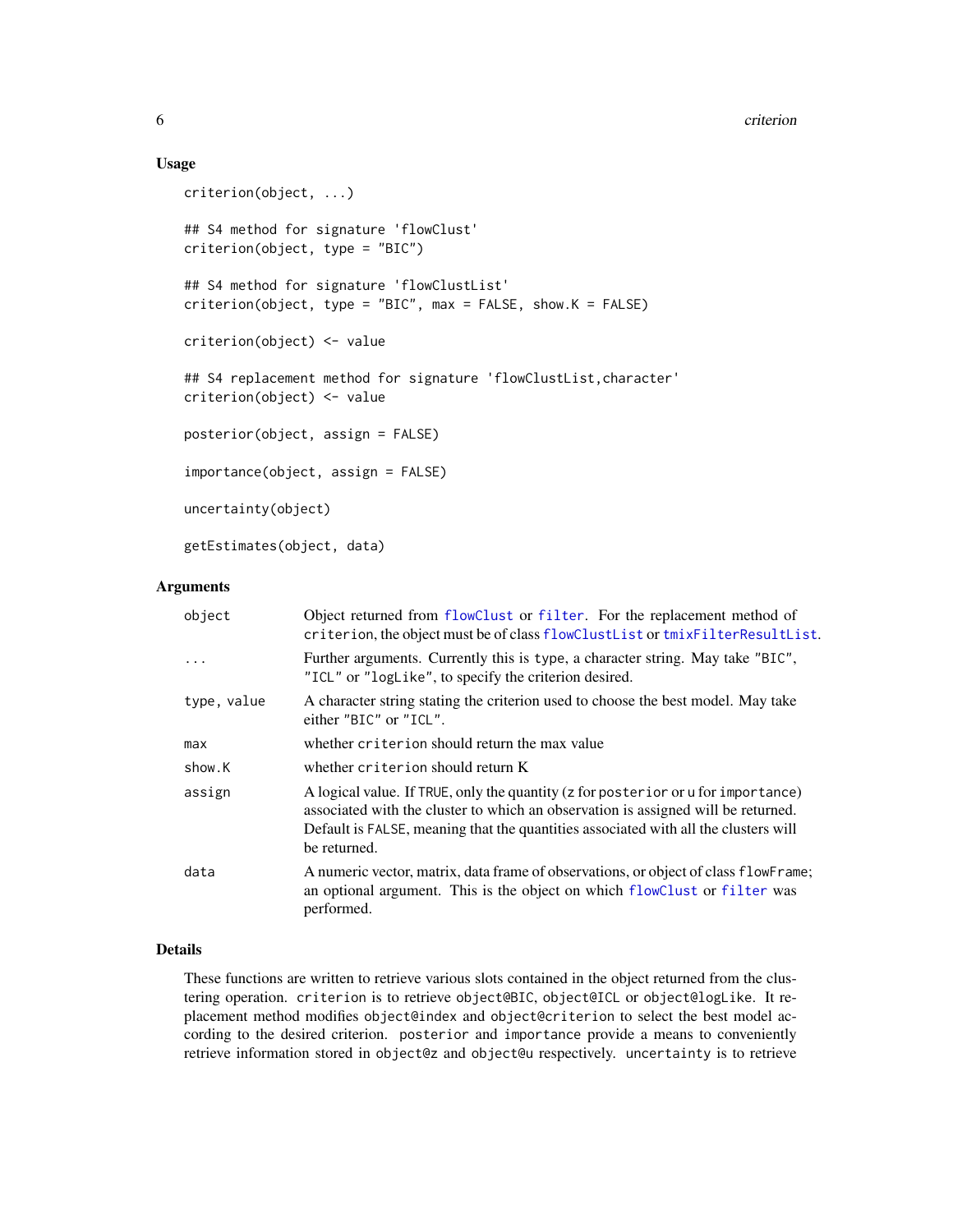#### <span id="page-6-0"></span>dmvt 7

object@uncertainty. getEstimates is to retrieve information stored in object@mu (transformed back to the original scale) and object@w; when the data object is provided, an approximate variance estimate (on the original scale, obtained by performing one M-step of the EM algorithm without taking the Box-Cox transformation) will also be computed.

#### Value

Denote by K the number of clusters, N the number of observations, and P the number of variables. For posterior and importance, a matrix of size  $N \times K$  is returned if assign=FALSE (default). Otherwise, a vector of size  $N$  is outputted. uncertainty always outputs a vector of size N. getEstimates returns a list with named elements, proportions, locations and, if the data object is provided, dispersion. proportions is a vector of size  $P$  and contains the estimates of the K cluster proportions. Locations is a matrix of size  $K \times P$  and contains the estimates of the K mean vectors transformed back to the original scale (i.e., rbox(object@mu,object@lambda)). dispersion is an array of dimensions  $K \times P \times P$ , containing the approximate estimates of the K covariance matrices on the original scale.

#### Note

When object@nu=Inf, the Mahalanobis distances instead of the "weights" are stored in object@u. Hence, importance will retrieve information corresponding to the Mahalanobis distances. the assign argument is set to TRUE, only the quantities corresponding to assigned observations will be returned. Quantities corresponding to unassigned observations (outliers and filtered observations) will be reported as NA. Hence, A change in the rule to call outliers will incur a change in the number of NA values returned.

#### Author(s)

Raphael Gottardo <<raph@stat.ubc.ca>>, Kenneth Lo <<c.lo@stat.ubc.ca>>

#### References

Lo, K., Brinkman, R. R. and Gottardo, R. (2008) Automated Gating of Flow Cytometry Data via Robust Model-based Clustering. *Cytometry A* 73, 321-332.

#### See Also

[flowClust](#page-8-1), [filter](#page-32-1), [Map](#page-17-1)

dmvt *Density of the Multivariate t Distribution with Box-Cox Tranformation*

#### **Description**

This function computes the densities at the inputted points of the multivariate  $t$  distribution with Box-Cox transformation.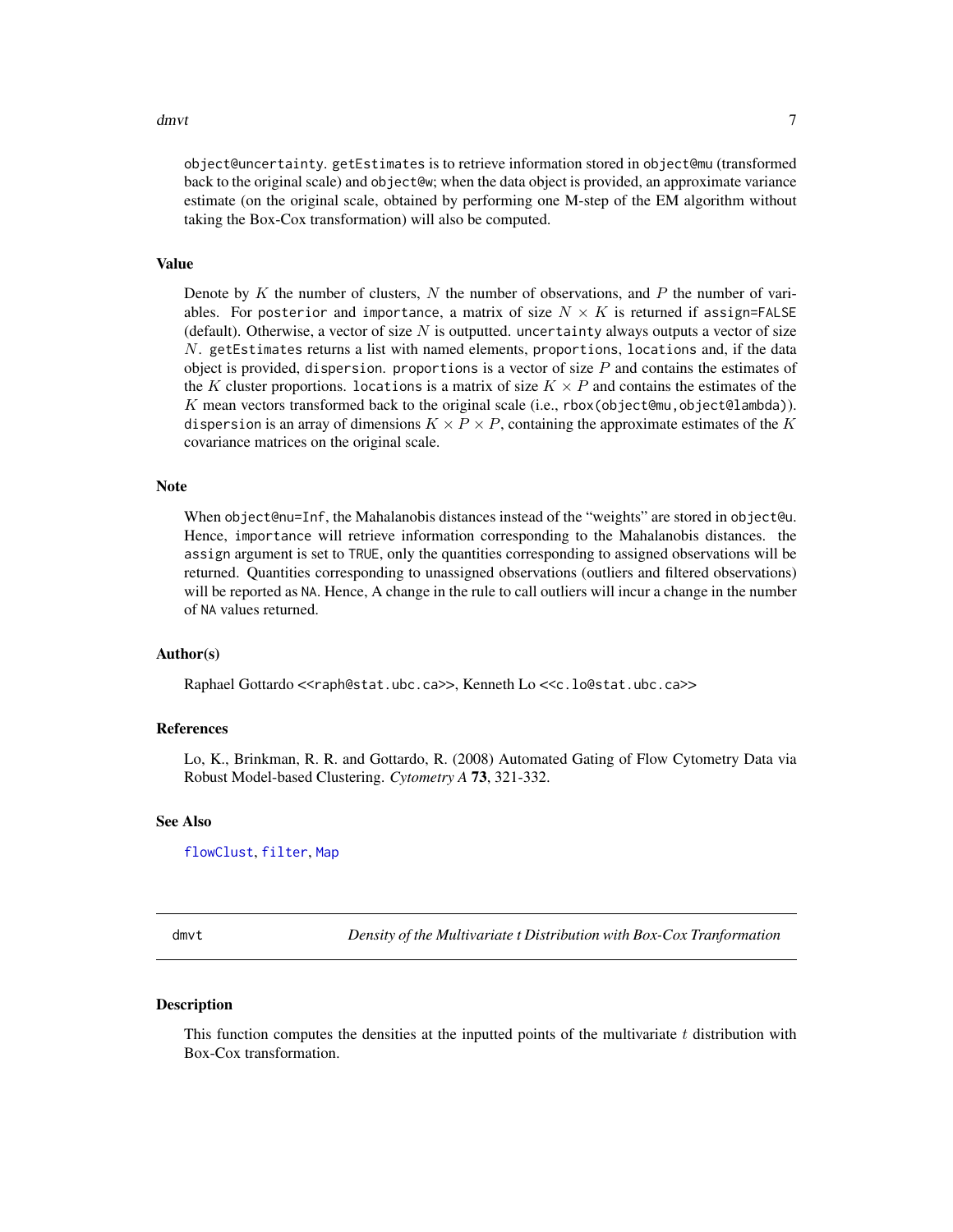#### <span id="page-7-0"></span>Usage

dmvt(x, mu, sigma, nu, lambda, log = FALSE)

#### Arguments

| x      | A matrix or data frame of size $N \times P$ , where N is the number of observations<br>and $P$ is the dimension. Each row corresponds to one observation. |
|--------|-----------------------------------------------------------------------------------------------------------------------------------------------------------|
| mu     | A numeric vector of length $P$ specifying the mean.                                                                                                       |
| sigma  | A matrix of size $P \times P$ specifying the covariance matrix.                                                                                           |
| nu     | The degrees of freedom used for the t distribution. If $nu=Inf$ , Gaussian distri-<br>bution will be used.                                                |
| lambda | The Box-Cox transformation parameter. If missing, the conventional $t$ distribu-<br>tion without transformation will be used.                             |
| log    | A logical value. If TRUE then the logarithm of the densities is returned.                                                                                 |

#### Value

A list with the following components:

| value | A vector of length $N$ containing the density values.      |
|-------|------------------------------------------------------------|
| md    | A vector of length N containing the Mahalanobis distances. |

#### Author(s)

Raphael Gottardo <<raph@stat.ubc.ca>>, Kenneth Lo <<c.lo@stat.ubc.ca>>

| dmvtmix | Density of the Multivariate t Mixture Distribution with Box-Cox Tran- |
|---------|-----------------------------------------------------------------------|
|         | formation                                                             |

#### Description

This function computes the densities at the inputted points of the multivariate  $t$  mixture distribution with Box-Cox transformation.

#### Usage

dmvtmix(x, w, mu, sigma, nu, lambda, object, subset, include, log = FALSE)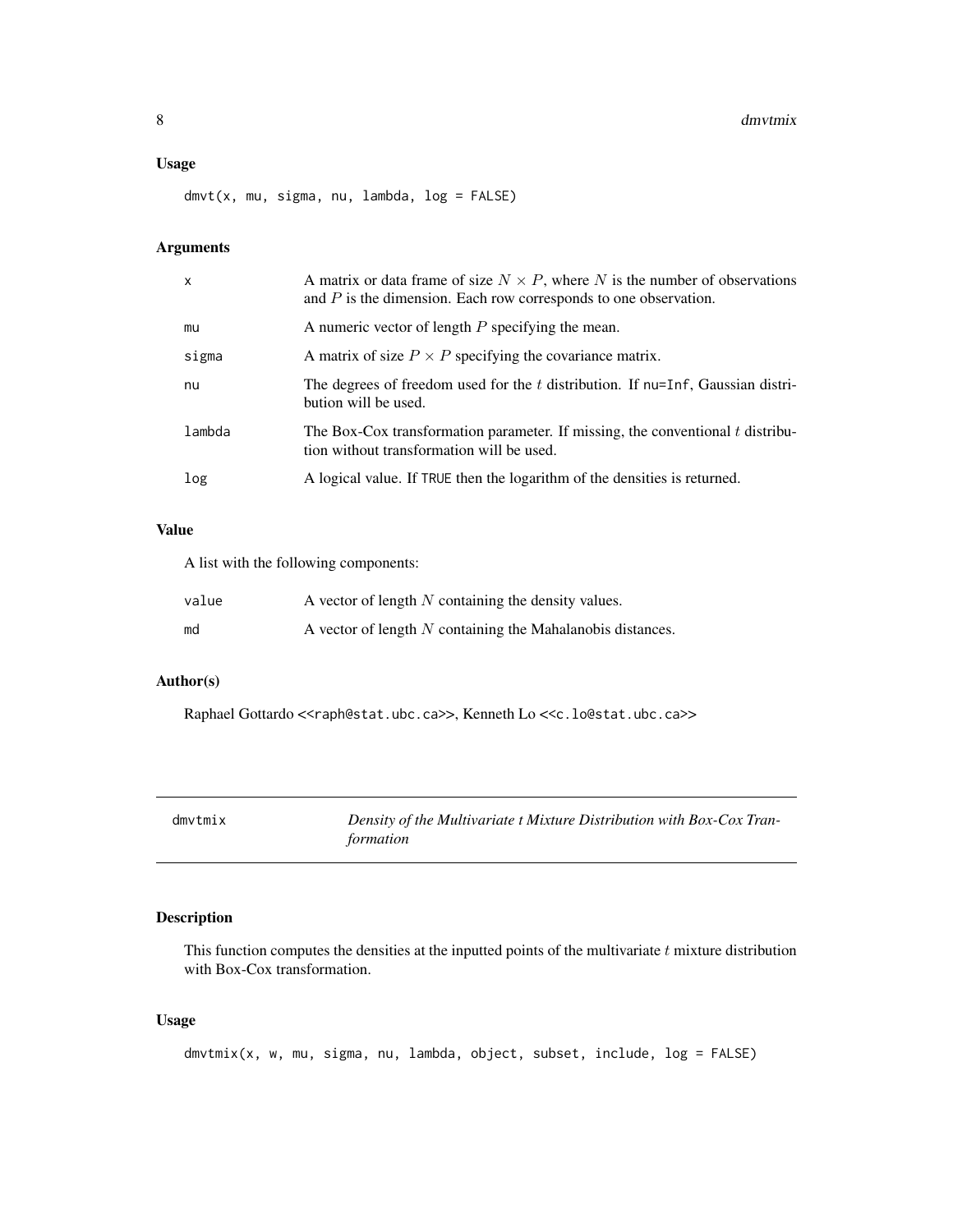#### <span id="page-8-0"></span>flowClust-class 9

#### Arguments

| $\boldsymbol{\mathsf{x}}$ | A matrix or data frame of size $N \times P$ , where N is the number of observations<br>and $P$ is the dimension. Each row corresponds to one observation.                                                                                                                   |
|---------------------------|-----------------------------------------------------------------------------------------------------------------------------------------------------------------------------------------------------------------------------------------------------------------------------|
| W                         | A numeric vector of length $K$ containing the cluster proportions.                                                                                                                                                                                                          |
| mu                        | A matrix of size $K \times P$ containing the K mean vectors.                                                                                                                                                                                                                |
| sigma                     | An array of size $K \times P \times P$ containing the K covariance matrices.                                                                                                                                                                                                |
| nu                        | A numeric vector of length $K$ containing the degrees of freedom used for the<br>$t$ distribution. If only one value is specified for nu, then it is used for all $K$<br>clusters. If nu=Inf, Gaussian distribution will be used.                                           |
| lambda                    | The Box-Cox transformation parameter. If missing, the conventional $t$ distribu-<br>tion without transformation will be used.                                                                                                                                               |
| object                    | An optional argument. If provided, it's an object returned from flowClust, and<br>the previous arguments will be assigned values from the corresponding slots of<br>object.                                                                                                 |
| subset                    | An optional argument. If provided, it's a numeric vector indicating which vari-<br>ables are selected for computing the densities. If object is provided and object@varNames<br>is not NULL, then a character vector containing the names of the variables is al-<br>lowed. |
| include                   | An optional argument. If provided, it's a numeric vector specifying which clus-<br>ters are included for computing the densities.                                                                                                                                           |
| log                       | A logical value. If TRUE then the logarithm of the densities is returned.                                                                                                                                                                                                   |

#### Value

A vector of length  $N$  containing the density values.

#### Author(s)

Raphael Gottardo <<raph@stat.ubc.ca>>, Kenneth Lo <<c.lo@stat.ubc.ca>>

<span id="page-8-2"></span>

| flowClust-class | Robust Model-based Clustering for Flow Cytometry |  |  |
|-----------------|--------------------------------------------------|--|--|
|-----------------|--------------------------------------------------|--|--|

#### <span id="page-8-1"></span>Description

This function performs automated clustering for identifying cell populations in flow cytometry data. The approach is based on the tmixture model with the Box-Cox transformation, which provides a unified framework to handle outlier identification and data transformation simultaneously.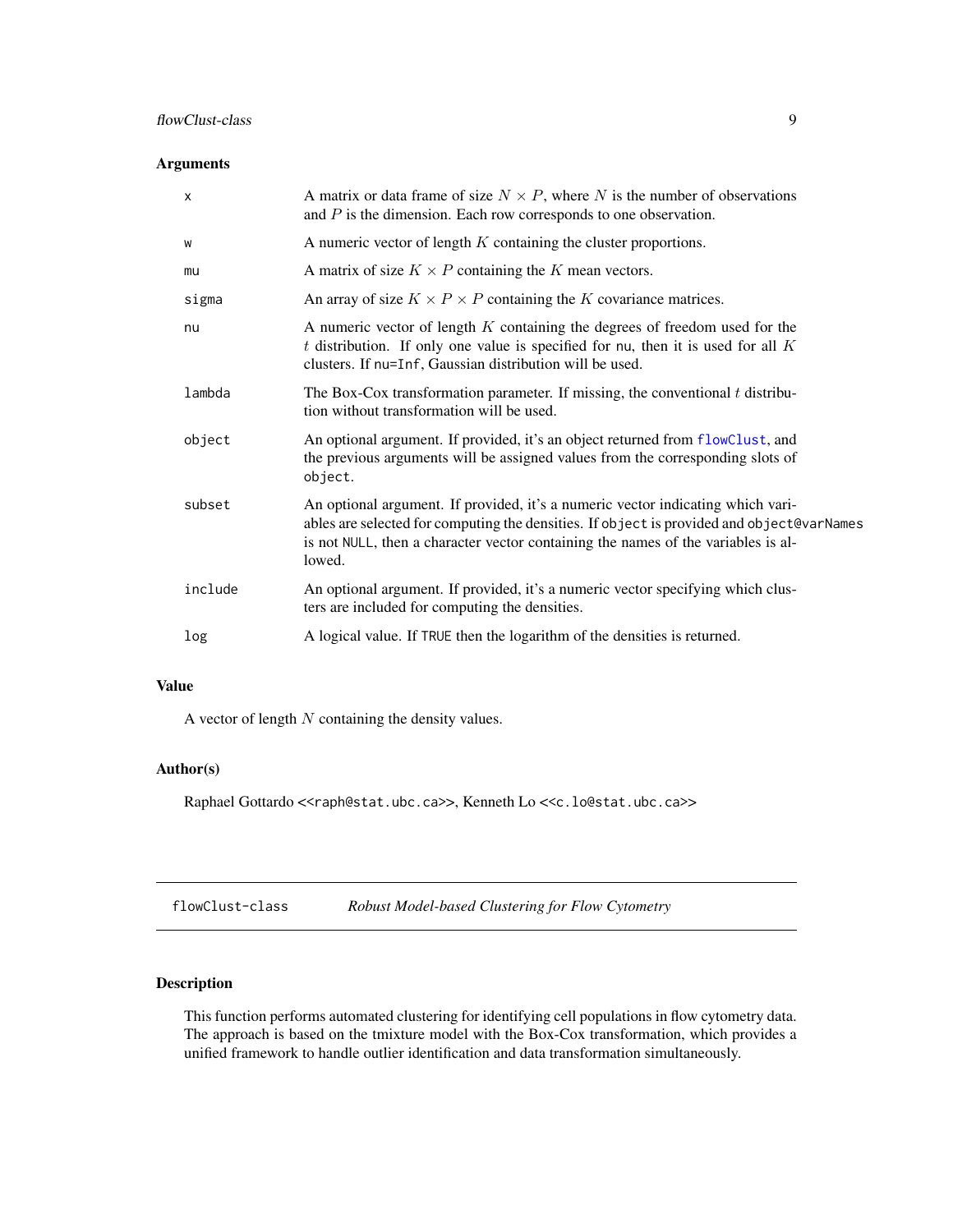### Usage

```
flowClust(
 x,
  expName = "Flow Experiment",
 varNames = NULL,
 K,
 nu = 4,
 lambda = 1,
  trans = 1,min.count = 10,max.count = 10,min = NULL,max = NULL,randomStart = 0,
 prior = NULL,
 usePrior = "no",
 criterion = "BIC",
  ...
\mathcal{L}
```
#### Arguments

| x         | A numeric vector, matrix, data frame of observations, or object of class flowFrame.<br>Rows correspond to observations and columns correspond to variables.                                                                                                                                                                                         |
|-----------|-----------------------------------------------------------------------------------------------------------------------------------------------------------------------------------------------------------------------------------------------------------------------------------------------------------------------------------------------------|
| expName   | A character string giving the name of the experiment.                                                                                                                                                                                                                                                                                               |
| varNames  | A character vector specifying the variables (columns) to be included in cluster-<br>ing. When it is left unspecified, all the variables will be used.                                                                                                                                                                                               |
| Κ         | An integer vector indicating the numbers of clusters.                                                                                                                                                                                                                                                                                               |
| nu        | The degrees of freedom used for the $t$ distribution. Default is 4. If nu=Inf,<br>Gaussian distribution will be used.                                                                                                                                                                                                                               |
| lambda    | The initial transformation to be applied to the data.                                                                                                                                                                                                                                                                                               |
| trans     | A numeric indicating whether the Box-Cox transformation parameter is esti-<br>mated from the data. May take 0 (no estimation), 1 (estimation, default) or 2<br>(cluster-specific estimation).                                                                                                                                                       |
| min.count | An integer specifying the threshold count for filtering data points from below.<br>The default is 10, meaning that if 10 or more data points are smaller than or<br>equal to min, they will be excluded from the analysis. If min is NULL, then the<br>minimum of data as per each variable will be used. To suppress filtering, set it<br>$as -1.$ |
| max.count | An integer specifying the threshold count for filtering data points from above.<br>Interpretation is similar to that of min.count.                                                                                                                                                                                                                  |
| min       | The lower boundary set for data filtering. Note that it is a vector of length equal<br>to the number of variables (columns), implying that a different value can be set<br>as per each variable.                                                                                                                                                    |
| max       | The upper boundary set for data filtering. Interpretation is similar to that of min.                                                                                                                                                                                                                                                                |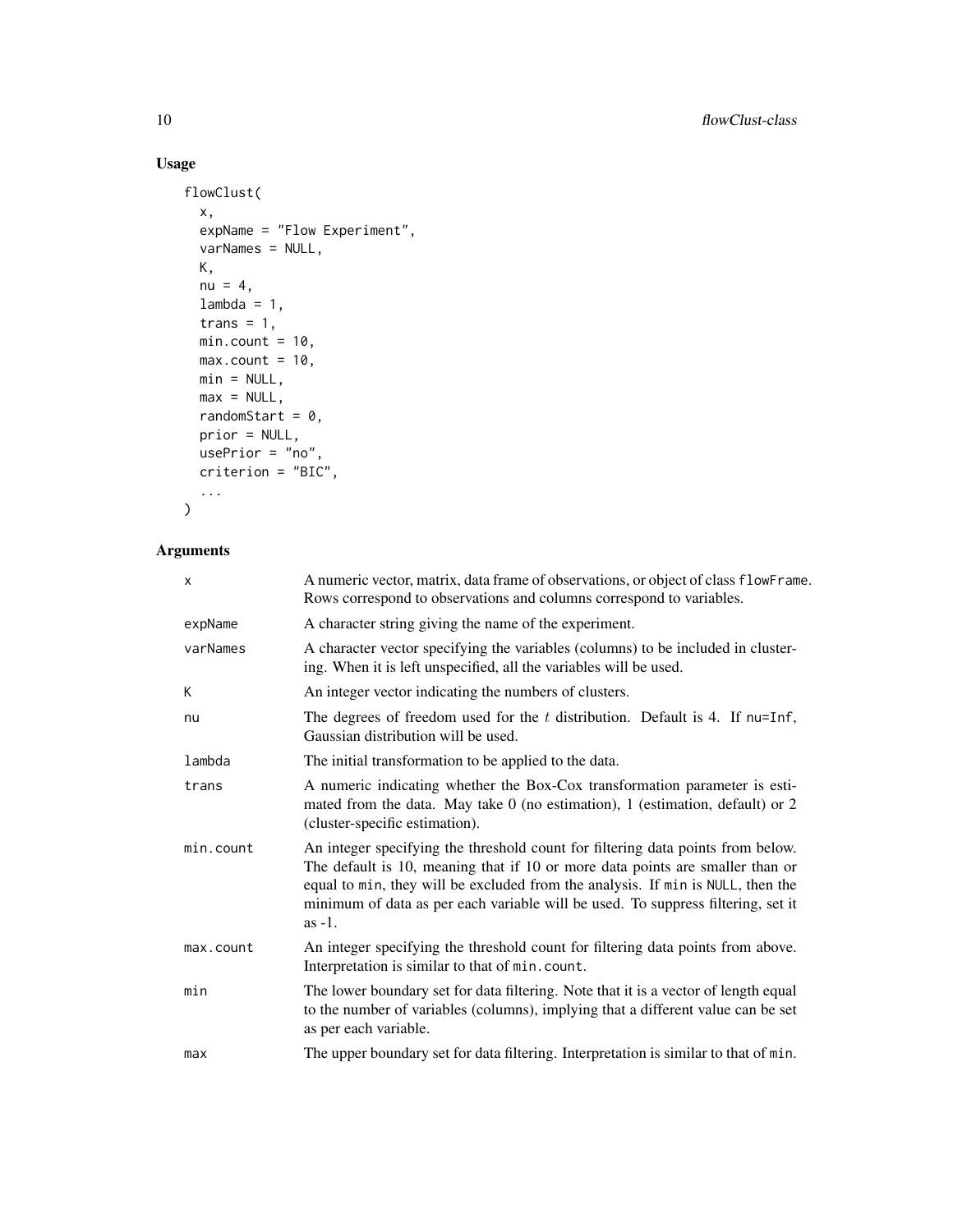| randomStart | A numeric value indicating how many times a random parition of the data is<br>generated for initialization. The default is 0, meaning that a deterministic parti-<br>tion based on kmeans clustering is used. A value of 10 means random partitions<br>of the data will be generated, each of which is followed by a short EM run. The<br>partition leading to the highest likelihood value will be adopted to be the initial<br>partition for the eventual long EM run.                                                                  |
|-------------|-------------------------------------------------------------------------------------------------------------------------------------------------------------------------------------------------------------------------------------------------------------------------------------------------------------------------------------------------------------------------------------------------------------------------------------------------------------------------------------------------------------------------------------------|
| prior       | The specification of the prior. Used if usePrior="yes"                                                                                                                                                                                                                                                                                                                                                                                                                                                                                    |
| usePrior    | Argument specifying whether or not the prior will be used. Can be "yes", "no", "vague".<br>A vague prior will be automatically specified if usePrior="vague"                                                                                                                                                                                                                                                                                                                                                                              |
| criterion   | A character string stating the criterion used to choose the best model. May<br>take either "BIC" or "ICL". This argument is only relevant when length(K)>1.<br>Default is "BIC".                                                                                                                                                                                                                                                                                                                                                          |
|             | other arguments: B: The maximum number of EM iterations. Default is 500.                                                                                                                                                                                                                                                                                                                                                                                                                                                                  |
|             | tol: The tolerance used to assess the convergence of the EM. default is 1e-5.                                                                                                                                                                                                                                                                                                                                                                                                                                                             |
|             | nu.est: A numeric indicating whether nu is to be estimated or not. May take 0<br>(no estimation, default), 1 (estimation) or 2 (cluster-specific estimation). Default<br>$is0$ .                                                                                                                                                                                                                                                                                                                                                          |
|             | level: A numeric value between 0 and 1 specifying the threshold quantile level<br>used to call a point an outlier. The default is 0.9, meaning that any point outside<br>the 90% quantile region will be called an outlier.                                                                                                                                                                                                                                                                                                               |
|             | u.cutoff: Another criterion used to identify outliers. If this is NULL, which is<br>default, then level will be used. Otherwise, this specifies the threshold (e.g.,<br>0.5) for $u$ , a quantity used to measure the degree of "outlyingness" based on the<br>Mahalanobis distance. Please refer to Lo et al. (2008) for more details.                                                                                                                                                                                                   |
|             | z.cutoff: A numeric value between 0 and 1 underlying a criterion which may<br>be used together with level/u.cutoff to identify outliers. A point with the<br>probability of assignment $z$ (i.e., the posterior probability that a data point be-<br>longs to the cluster assigned) smaller than z. cutoff will be called an outlier.<br>The default is 0, meaning that assignment will be made no matter how small the<br>associated probability is, and outliers will be identified solely based on the rule<br>set by level or cutoff. |
|             | B.init: The maximum number of EM iterations following each random partition<br>in random initialization. Default is the same as B.                                                                                                                                                                                                                                                                                                                                                                                                        |
|             | tol.init: The tolerance used as the stopping criterion for the short EM runs in<br>random initialization. Default is 1e-2.                                                                                                                                                                                                                                                                                                                                                                                                                |
|             | seed: An integer giving the seed number used when randomStart>0.Default is<br>1.                                                                                                                                                                                                                                                                                                                                                                                                                                                          |
|             | control: An argument reserved for internal use.                                                                                                                                                                                                                                                                                                                                                                                                                                                                                           |
|             |                                                                                                                                                                                                                                                                                                                                                                                                                                                                                                                                           |

#### Details

Estimation of the unknown parameters (including the Box-Cox parameter) is done via an Expectation-Maximization (EM) algorithm. At each EM iteration, Brent's algorithm is used to find the optimal value of the Box-Cox transformation parameter. Conditional on the transformation parameter, all other estimates can be obtained in closed form. Please refer to Lo et al. (2008) for more details.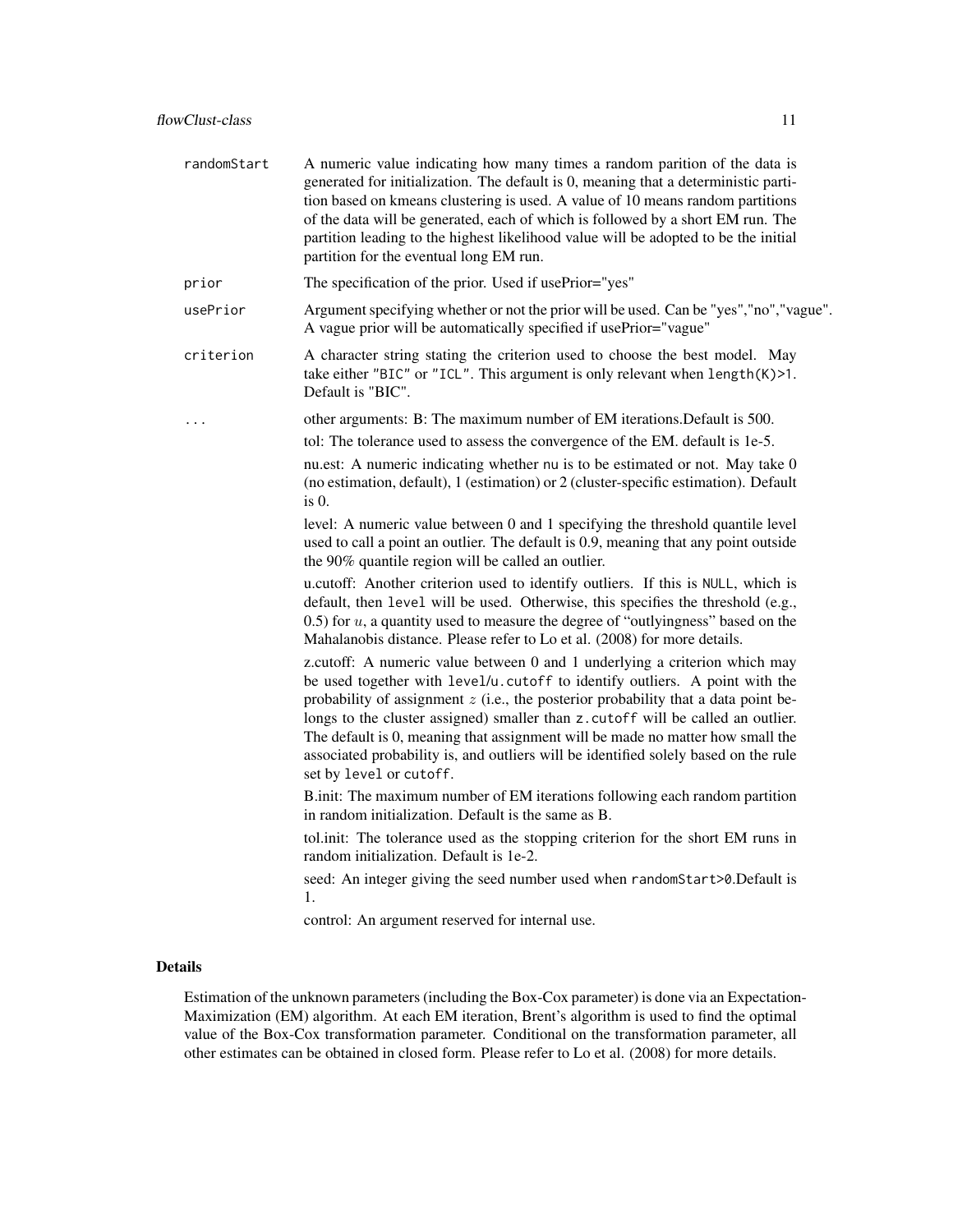The flowClust package makes extensive use of the GSL as well as BLAS. If an optimized BLAS library is provided when compiling the package, the **flowClust** package will be able to run multithreaded processes.

Various operations have been defined for the object returned from [flowClust](#page-8-1).

In addition, to facilitate the integration with the **flowCore** package for processing flow cytometry data, the flowClust operation can be done through a method pair ([tmixFilter](#page-32-1) and [filter](#page-32-1)) such that various methods defined in flowCore can be applied on the object created from the filtering operation.

#### Value

If K is of length 1, the function returns an object of class flowClust containing the following slots, where  $\overline{K}$  is the number of clusters,  $N$  is the number of observations and  $P$  is the number of variables:

| expName      | Content of the expName argument.                                                                                                                                                                                                                                                                                                                                                                                                                                                                                          |
|--------------|---------------------------------------------------------------------------------------------------------------------------------------------------------------------------------------------------------------------------------------------------------------------------------------------------------------------------------------------------------------------------------------------------------------------------------------------------------------------------------------------------------------------------|
| varNames     | Content of the varNames argument if provided; generated if available otherwise.                                                                                                                                                                                                                                                                                                                                                                                                                                           |
| K            | An integer showing the number of clusters.                                                                                                                                                                                                                                                                                                                                                                                                                                                                                |
| W            | A vector of length $K$ , containing the estimates of the $K$ cluster proportions.                                                                                                                                                                                                                                                                                                                                                                                                                                         |
| mu           | A matrix of size $K \times P$ , containing the estimates of the K mean vectors.                                                                                                                                                                                                                                                                                                                                                                                                                                           |
| sigma        | An array of dimension $K \times P \times P$ , containing the estimates of the K covariance<br>matrices.                                                                                                                                                                                                                                                                                                                                                                                                                   |
| lambda       | The Box-Cox transformation parameter estimate.                                                                                                                                                                                                                                                                                                                                                                                                                                                                            |
| nu           | The degrees of freedom for the $t$ distribution.                                                                                                                                                                                                                                                                                                                                                                                                                                                                          |
| Z            | A matrix of size $N \times K$ , containing the posterior probabilities of cluster mem-<br>berships. The probabilities in each row sum up to one.                                                                                                                                                                                                                                                                                                                                                                          |
| u            | A matrix of size $N \times K$ , containing the "weights" (the contribution for com-<br>puting cluster mean and covariance matrix) of each data point in each cluster.<br>Since this quantity decreases monotonically with the Mahalanobis distance, it<br>can also be interpreted as the level of "outlyingness" of a data point. Note that,<br>when nu=Inf, this slot is used to store the Mahalanobis distances instead.                                                                                                |
| label        | A vector of size $N$ , showing the cluster membership according to the initial<br>partition (i.e., hierarchical clustering if randomStart=0 or random partitioning<br>if randomStart>0). Filtered observations will be labelled as NA. Unassigned<br>observations (which may occur since only 1500 observations at maximum are<br>taken for hierarchical clustering) will be labelled as 0.                                                                                                                               |
| uncertainty  | A vector of size $N$ , containing the uncertainty about the cluster assignment. Un-<br>certainty is defined as 1 minus the posterior probability that a data point belongs<br>to the cluster to which it is assigned.                                                                                                                                                                                                                                                                                                     |
| ruleOutliers | A numeric vector of size 3, storing the rule used to call outliers. The first element<br>is 0 if the criterion is set by the level argument, or 1 if it is set by u. cutoff. The<br>second element copies the content of either the level or u. cutoff argument.<br>The third element copies the content of the z. cutoff argument. For instance,<br>if points are called outliers when they lie outside the 90% quantile region or<br>have assignment probabilities less than 0.5, then ruleOutliers is $c(0, 0.9, 0.9)$ |

<span id="page-11-0"></span>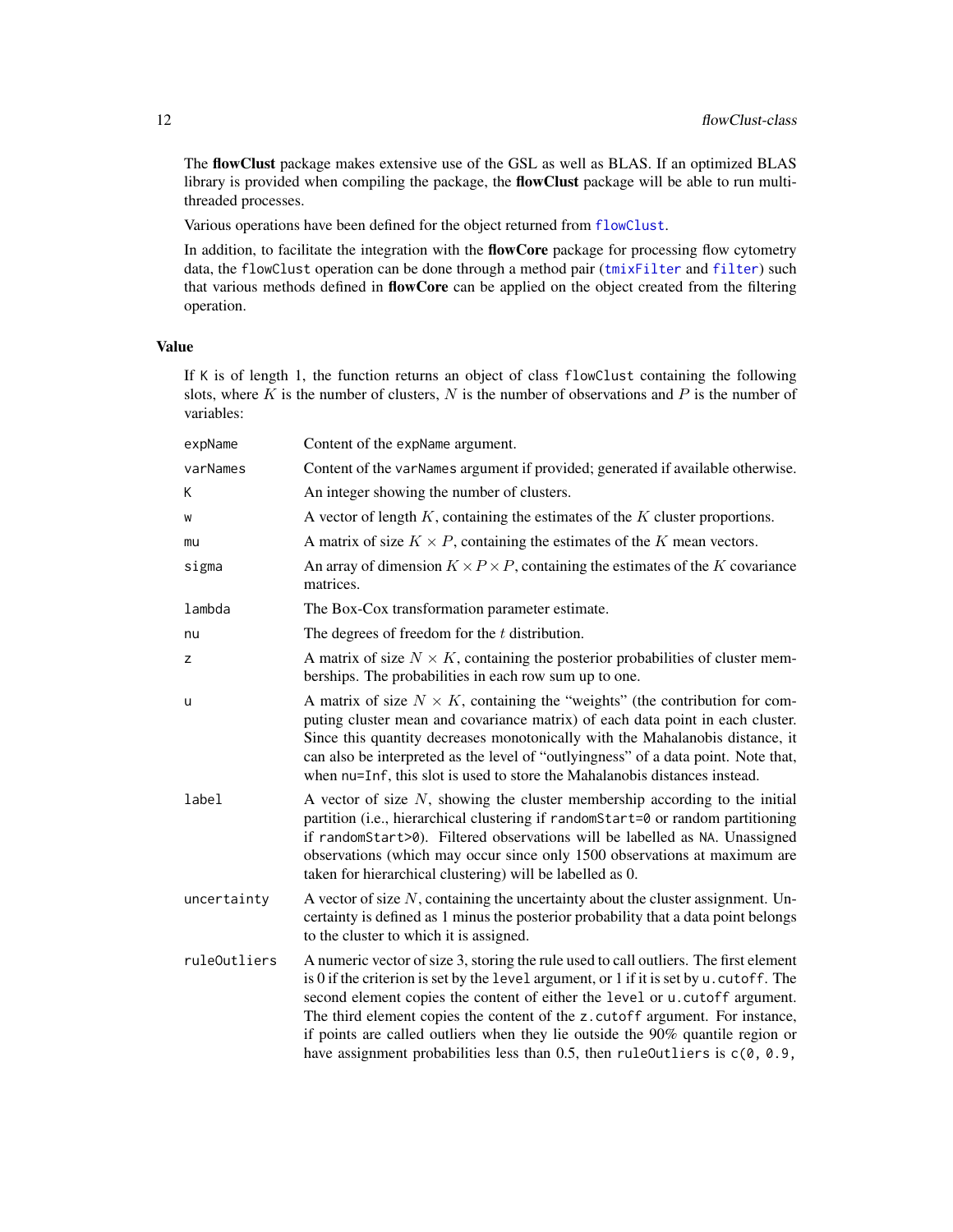<span id="page-12-0"></span>

|              | 0.5). If points are called outliers only if their "weights" in the assigned clusters<br>are less than 0.5 regardless of the assignment probabilities, then rule Outliers<br>becomes $c(1, 0.5, 0)$ . |
|--------------|------------------------------------------------------------------------------------------------------------------------------------------------------------------------------------------------------|
| flag0utliers | A logical vector of size $N$ , showing whether each data point is called an outlier<br>or not based on the rule defined by level/u.cutoff and z.cutoff.                                              |
| rm.min       | Number of points filtered from below.                                                                                                                                                                |
| rm.max       | Number of points filtered from above.                                                                                                                                                                |
| logLike      | The log-likelihood of the fitted mixture model.                                                                                                                                                      |
| BIC.         | The Bayesian Information Criterion for the fitted mixture model.                                                                                                                                     |
| ICL          | The Integrated Completed Likelihood for the fitted mixture model.                                                                                                                                    |

If K has a length >1, the function returns an object of class flowClustList. Its data part is a list with the same length as K, each element of which is a flowClust object corresponding to a specific number of clusters. In addition, the resultant flowClustList object contains the following slots:

index An integer giving the index of the list element corresponding to the best model as selected by criterion.

criterion The criterion used to choose the best model – either "BIC" or "ICL".

Note that when a flowClustList object is used in place of a flowClust object, in most cases the list element corresponding to the best model will be extracted and passed to the method/function call.

#### Author(s)

Raphael Gottardo <<raph@stat.ubc.ca>>, Kenneth Lo <<c.lo@stat.ubc.ca>>

#### References

Lo, K., Brinkman, R. R. and Gottardo, R. (2008) Automated Gating of Flow Cytometry Data via Robust Model-based Clustering. *Cytometry A* 73, 321-332.

#### See Also

[summary](#page-31-1), [plot](#page-0-0), [density](#page-14-1), [hist](#page-16-1), [Subset](#page-30-1), [split](#page-27-1), [ruleOutliers](#page-25-1), [Map](#page-17-1), [SimulateMixture](#page-0-0)

#### Examples

```
library(flowCore)
data(rituximab)
```
### cluster the data using FSC.H and SSC.H res1 <- flowClust(rituximab, varNames=c("FSC.H", "SSC.H"), K=1)

### remove outliers before proceeding to the second stage # %in% operator returns a logical vector indicating whether each # of the observations lies within the cluster boundary or not rituximab2 <- rituximab[rituximab %in% res1,]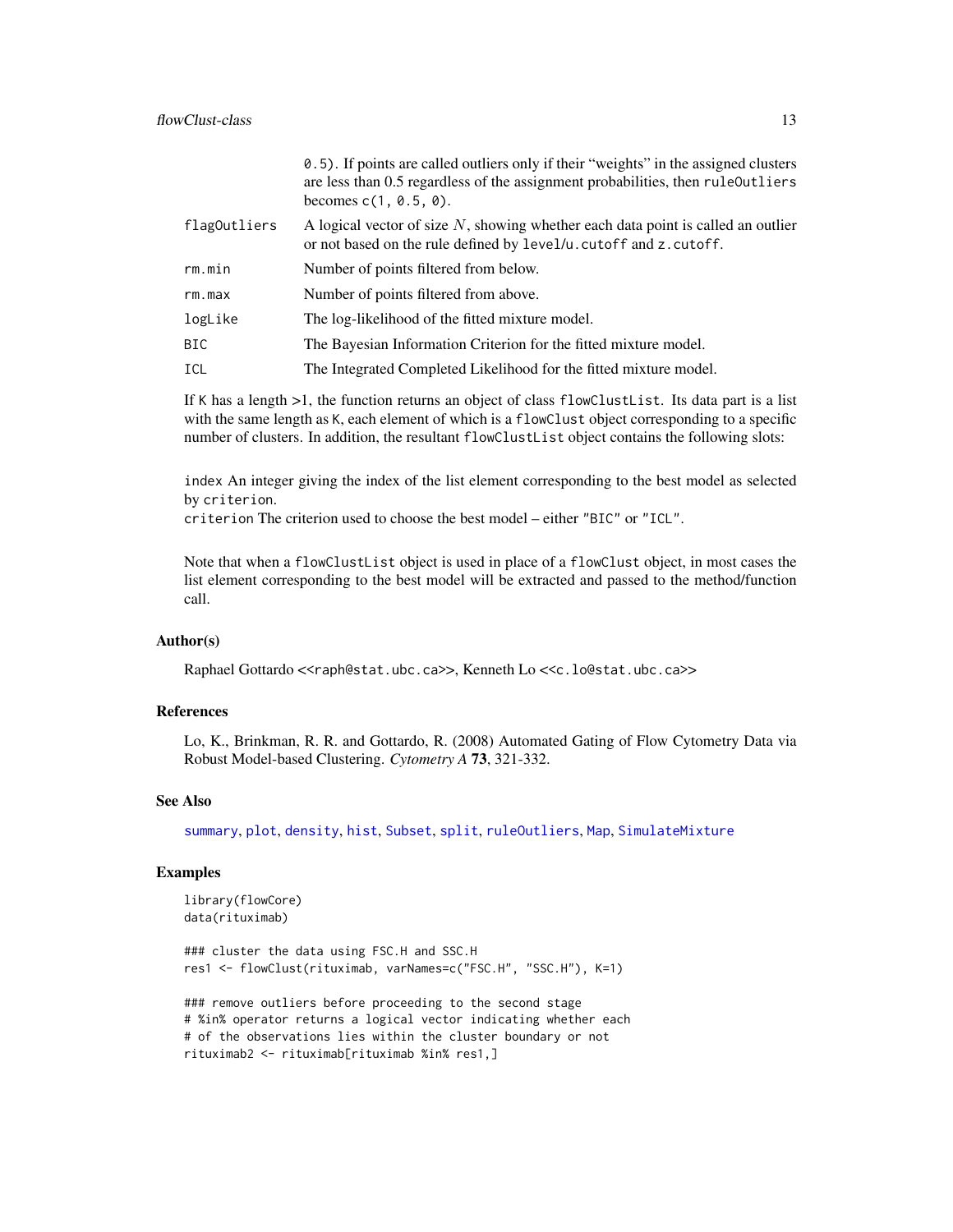```
# a shorthand for the above line
rituximab2 <- rituximab[res1,]
# this can also be done using the Subset method
rituximab2 <- Subset(rituximab, res1)
### cluster the data using FL1.H and FL3.H (with 3 clusters)
res2 <- flowClust(rituximab2, varNames=c("FL1.H", "FL3.H"), K=3)
show(res2)
summary(res2)
# to demonstrate the use of the split method
split(rituximab2, res2)
split(rituximab2, res2, population=list(sc1=c(1,2), sc2=3))
# to show the cluster assignment of observations
table(Map(res2))
# to show the cluster centres (i.e., the mean parameter estimates
# transformed back to the original scale)
getEstimates(res2)$locations
### demonstrate the use of various plotting methods
# a scatterplot
plot(res2, data=rituximab2, level=0.8)
plot(res2, data=rituximab2, level=0.8, include=c(1,2), grayscale=TRUE,
    pch.outliers=2)
# a contour / image plot
res2.den <- density(res2, data=rituximab2)
plot(res2.den)
plot(res2.den, scale="sqrt", drawlabels=FALSE)
plot(res2.den, type="image", nlevels=100)
plot(density(res2, include=c(1,2), from=c(0,0), to=c(400,600)))
# a histogram (1-D density) plot
hist(res2, data=rituximab2, subset="FL1.H")
### to demonstrate the use of the ruleOutliers method
summary(res2)
# change the rule to call outliers
ruleOutliers(res2) <- list(level=0.95)
# augmented cluster boundaries lead to fewer outliers
summary(res2)
# the following line illustrates how to select a subset of data
# to perform cluster analysis through the min and max arguments;
# also note the use of level to specify a rule to call outliers
# other than the default
flowClust(rituximab2, varNames=c("FL1.H", "FL3.H"), K=3, B=100,
    min=c(0,0), max=c(400,800), level=0.95, z.cutoff=0.5)
```
flowClust.den *generate the curve that reflects the tmixture fitting outcome*

<span id="page-13-0"></span>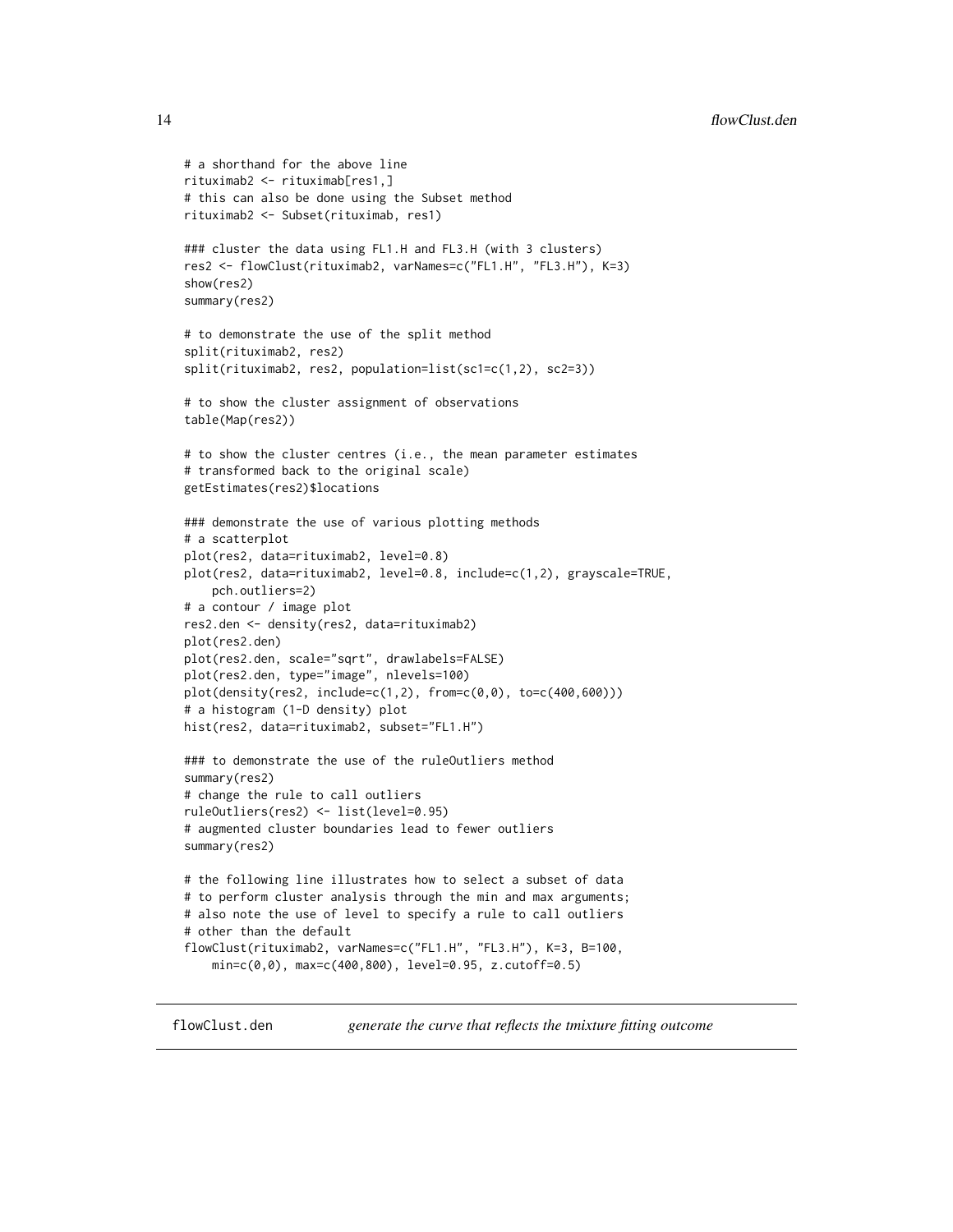#### <span id="page-14-0"></span>flowDens-class 15

#### Description

generate the curve that reflects the tmixture fitting outcome

#### Usage

```
flowClust.den(x, obj, subset, include)
```
#### Arguments

| $\mathsf{x}$   | the numeric vector represents the x coordinates in plot                                                                                                                          |
|----------------|----------------------------------------------------------------------------------------------------------------------------------------------------------------------------------|
| obi            | the flowClust object                                                                                                                                                             |
| subset         | An integer indicating which variable is selected for the plot. Alternatively, a<br>character string containing the name of the variable is allowed if x@varNames is<br>not NULL. |
| include        | A numeric vector specifying which clusters are shown on the plot. By default,<br>all clusters are included.                                                                      |
| 1. <b>.</b> 1. | $C \cup D$ $D \cup D$ $D \cup D$ $D \cup D$ $D \cup D$ $D$                                                                                                                       |

| flowDens-class | Grid of Density Values for the Fitted t Mixture Model with Box-Cox |
|----------------|--------------------------------------------------------------------|
|                | <i>Transformation</i>                                              |

#### <span id="page-14-1"></span>Description

This method constructs the flowDens object which is used to generate a contour or image plot.

#### Usage

```
## S4 method for signature 'flowClust'
density(
 x,
  data = NULL,
  subset = c(1, 2),
  include = 1:(x@K),npoints = c(100, 100),
  from = NULL,
  to = NULL
)
## S4 method for signature 'flowClustList'
density(
  x,
 data = NULL,
  subset = c(1, 2),
  include = 1:(x@K),npoints = c(100, 100),
 from = NULL,
  to = NULL
\mathcal{L}
```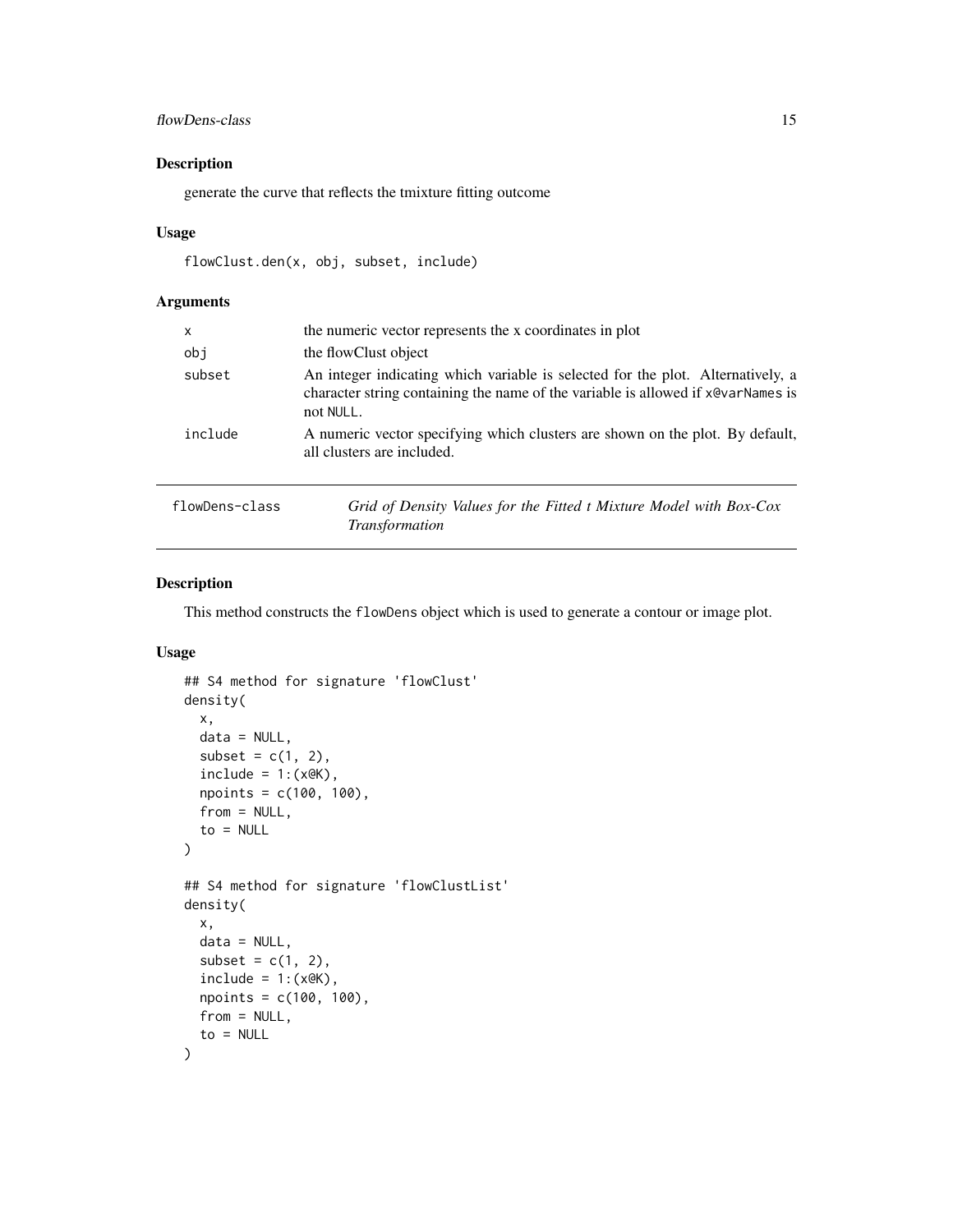<span id="page-15-0"></span>

| X       | Object returned from flowClust or from running filter on a flowFrame ob-<br>ject.                                                                                                                                                                                                       |
|---------|-----------------------------------------------------------------------------------------------------------------------------------------------------------------------------------------------------------------------------------------------------------------------------------------|
| data    | A matrix, data frame of observations, or object of class flowFrame. This is<br>the object on which flowClust or filter was performed. If this argument is<br>not specified, the grid square upon which densities will be computed must be<br>provided (through arguments from and to).  |
| subset  | A numeric vector of length two indicating which two variables are selected for<br>the scatterplot. Alternatively, a character vector containing the names of the two<br>variables is allowed if x@varNames is not NULL.                                                                 |
| include | A numeric vector specifying which clusters are included to compute the density<br>values. By default, all clusters are included.                                                                                                                                                        |
| npoints | A numeric vector of size two specifying the number of grid points in $x$ (hori-<br>zontal) and $y$ (vertical) directions respectively.                                                                                                                                                  |
| from    | A numeric vector of size two specifying the coordinates of the lower left point<br>of the grid square. Note that, if this (and to) is not specified, data must be<br>provided such that the range in the two variables (dimensions) selected will be<br>used to define the grid square. |
| to      | A numeric vector of size two specifying the co-ordinates of the upper right point<br>of the grid square.                                                                                                                                                                                |

#### Details

The flowDens object returned is to be passed to the plot method for generating a contour or image plot.

#### Value

An object of class flowDens containing the following slots is constructed:

| dx    | A numeric vector of length npoints [1]; the x-coordinates of the grid points.              |
|-------|--------------------------------------------------------------------------------------------|
| dy    | A numeric vector of length npoints [2]; the y-coordinates of the grid points.              |
| value | A matrix of size npoints[1] $\times$ npoints[2]; the density values at the grid<br>points. |

#### Author(s)

Raphael Gottardo <<raph@stat.ubc.ca>>, Kenneth Lo <<c.lo@stat.ubc.ca>>

#### See Also

[plot](#page-21-1), [flowClust](#page-8-1)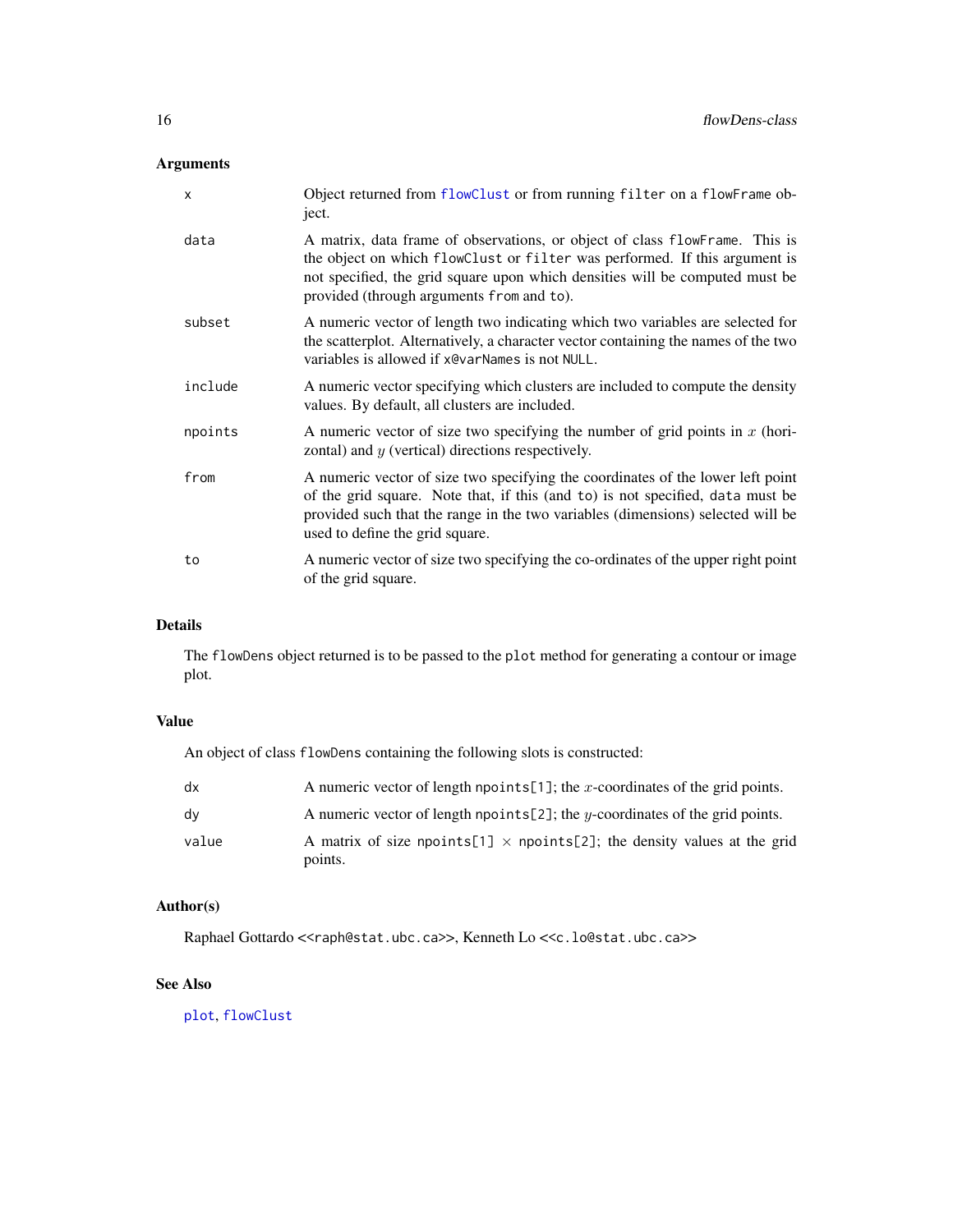<span id="page-16-1"></span><span id="page-16-0"></span>

#### Description

This method generates a one-dimensional density plot for the specified dimension (variable) based on the robust model-based clustering results. A histogram of the actual data or cluster assignment is optional for display.

#### Usage

```
## S3 method for class 'flowClust'
hist(
 x,
 data = NULL,
  subset = 1,
  include = 1:(x@K),histogram = TRUE,
 labels = TRUE,
 ylab = "Density",
 main = NULL,
 col = NULL,pch = 20,
  cex = 0.6,
  ...
)
## S3 method for class 'flowClustList'
```

```
hist(x, \ldots)
```
#### Arguments

| $\mathsf{x}$ | Object returned from flowClust or from running filter on a flowFrame ob-<br>ject.                                                                                                 |
|--------------|-----------------------------------------------------------------------------------------------------------------------------------------------------------------------------------|
| data         | A numeric vector, matrix, data frame of observations, or object of class flowFrame.<br>This is the object on which flowClust or filter was performed.                             |
| subset       | An integer indicating which variable is selected for the plot. Alternatively, a<br>character string containing the name of the variable is allowed if x @varNames is<br>not NULL. |
| include      | A numeric vector specifying which clusters are shown on the plot. By default,<br>all clusters are included.                                                                       |
| histogram    | A logical value indicating whether a histogram of the actual data is made in<br>addition to the density plot or not.                                                              |
| labels       | A logical value indicating whether information about cluster assignment is shown<br>or not.                                                                                       |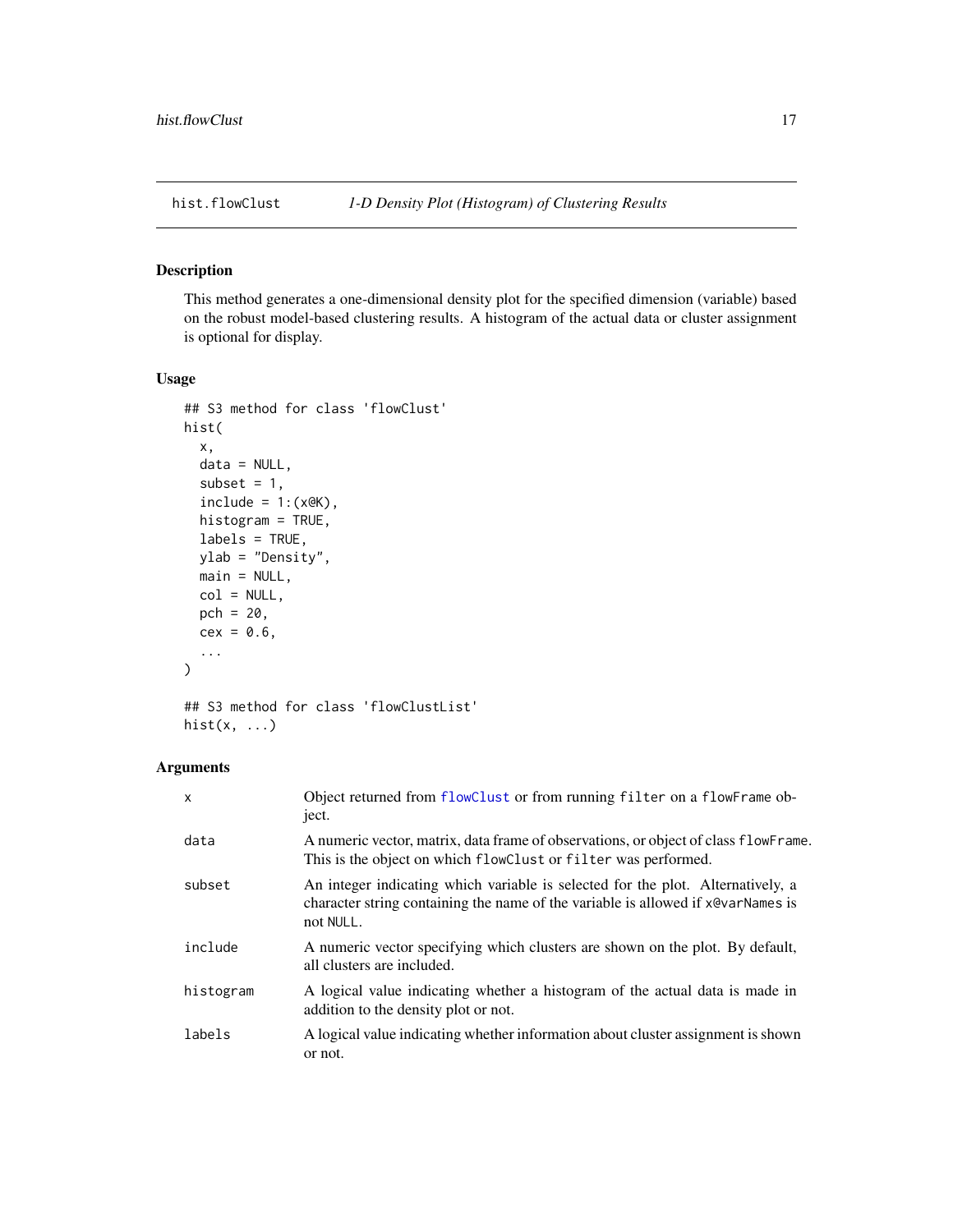<span id="page-17-0"></span>

| ylab     | Labels for the $x$ - and $y$ -axes respectively.                                                                                                                                                                                                                                                                                                                                                                     |
|----------|----------------------------------------------------------------------------------------------------------------------------------------------------------------------------------------------------------------------------------------------------------------------------------------------------------------------------------------------------------------------------------------------------------------------|
| main     | Title of the plot.                                                                                                                                                                                                                                                                                                                                                                                                   |
| col      | Colors of the plotting characters displaying the cluster assignment (if labels is<br>TRUE). If NULL (default), it will be determined automatically.                                                                                                                                                                                                                                                                  |
| pch      | Plotting character used to show the cluster assignment.                                                                                                                                                                                                                                                                                                                                                              |
| cex      | Size of the plotting character showing the cluster assignment.                                                                                                                                                                                                                                                                                                                                                       |
| $\cdots$ | other arguments<br>xlim The range of x-values for the plot. If NULL, the data range will be used.<br>ylim The range of $y$ -values for the plot. If NULL, an optimal range will be deter-<br>mined automatically.<br>breaks Content to be passed to the breaks argument of the generic hist func-<br>tion, if histogram is TRUE. Default is 50, meaning that 50 vertical bars with<br>equal binwidths will be drawn. |
|          | Further arguments passed to curve (and also hist.<br>if histogram is TRUE).                                                                                                                                                                                                                                                                                                                                          |
|          |                                                                                                                                                                                                                                                                                                                                                                                                                      |

#### Author(s)

Raphael Gottardo <<raph@stat.ubc.ca>>, Kenneth Lo <<c.lo@stat.ubc.ca>>

#### References

Lo, K., Brinkman, R. R. and Gottardo, R. (2008) Automated Gating of Flow Cytometry Data via Robust Model-based Clustering. *Cytometry A* 73, 321-332.

#### See Also

[flowClust](#page-8-1), [plot](#page-0-0), [density](#page-14-1)

Map,flowClust-method *Cluster Assignment Based on Clustering Results*

#### <span id="page-17-1"></span>Description

This method performs cluster assignment according to the posterior probabilities of clustering memberships resulted from the clustering (filtering) operations. Outliers identified will be left unassigned by default.

#### Usage

```
Map(f, \ldots)## S4 method for signature 'flowClust'
Map(f, rm.outliers = TRUE, ...)## S4 method for signature 'flowClustList'
Map(f, rm.outliers = TRUE, ...)
```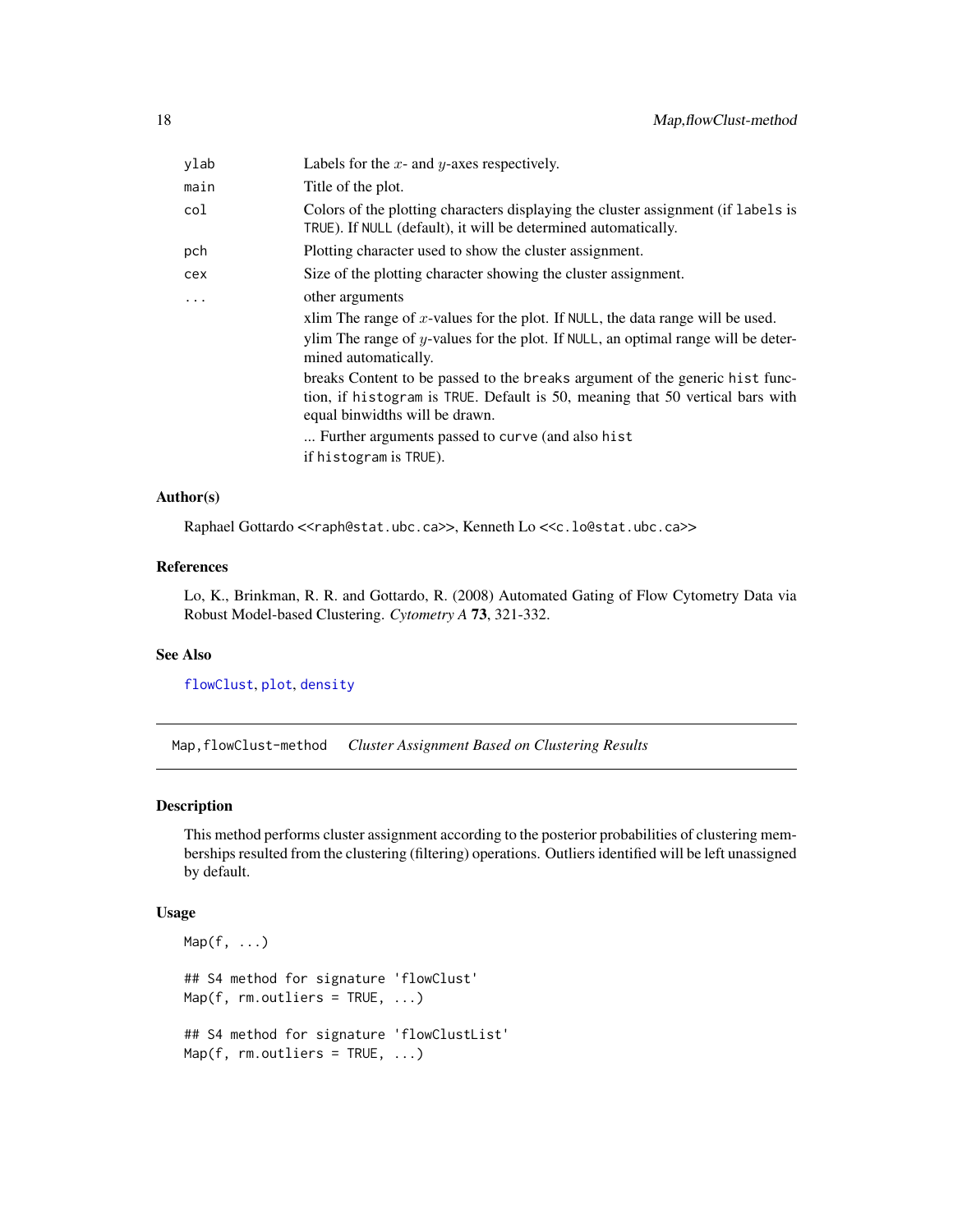<span id="page-18-0"></span>

|             | Object returned from flowClust or filter.                                   |
|-------------|-----------------------------------------------------------------------------|
| $\cdots$    | Further arguments to be passed to or from other methods.                    |
| rm.outliers | A logical value indicating whether outliers will be left unassigned or not. |

#### Value

A numeric vector of size  $N$  (the number of observations) indicating to which cluster each observation is assigned. Unassigned observations will be labelled as NA.

#### Note

Even if rm.outliers is set to FALSE, NA may still appear in the resultant vector due to the filtered observations; see the descriptions about the min.count, max.count, min and max arguments of [flowClust](#page-8-1).

#### Author(s)

Raphael Gottardo <<raph@stat.ubc.ca>>, Kenneth Lo <<c.lo@stat.ubc.ca>>

#### References

Lo, K., Brinkman, R. R. and Gottardo, R. (2008) Automated Gating of Flow Cytometry Data via Robust Model-based Clustering. *Cytometry A* 73, 321-332.

#### See Also

[flowClust](#page-8-1), [filter](#page-32-1), [posterior](#page-4-1)

plot,flowClust-method *Scatterplot of Clustering Results*

#### **Description**

This method generates scatterplot revealing the cluster assignment, cluster boundaries according to the specified percentile as well as supplemental information like outliers or filtered observations.

#### Usage

```
plot(x, y, ...)## S4 method for signature 'flowClust,missing'
plot(
  x,
  data,
  subset = c(1, 2),
  ellipse = T,
```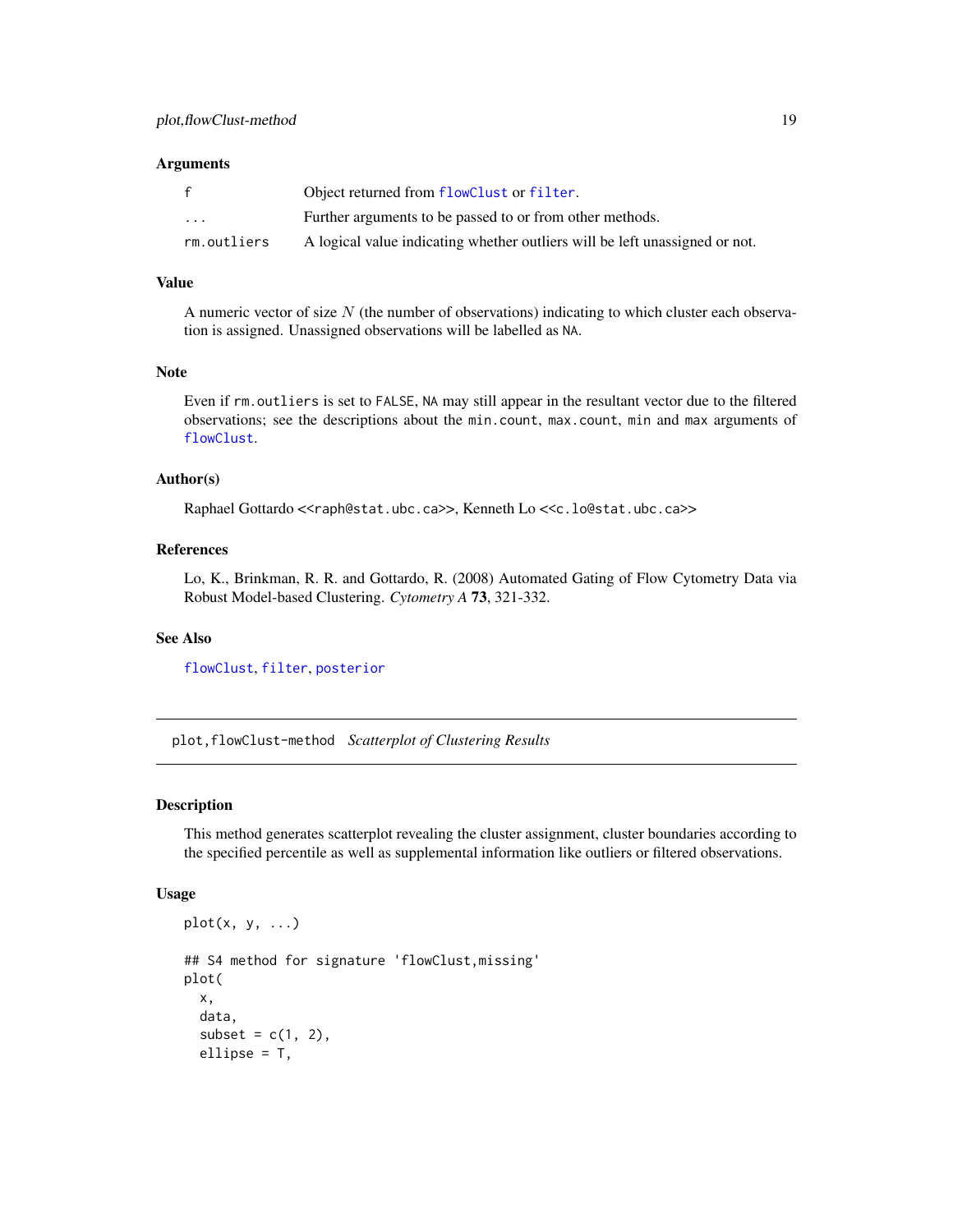```
show.outliers = T,
  show.rm = F,
  include = 1:(x@K),main = NULL,grayscale = F,
  col = (if (grayscale) gray(1/4) else 2:(length(include) + 1)),pch = ".",
  cex = 0.6,
  col.outliers = gray(3/4),
  pch.outliers = ".",
  cex.outliers = cex,
  col.rm = 1,pch.rm = 1,
  cex.rm = 0.6,
  ecol = 1,
  elty = 1,
 level = NULL,
 u.cutoff = NULL,
 z.cutoff = NULL,
 npoints = 100,
 add = F,
  ...
\mathcal{L}## S4 method for signature 'flowClustList,missing'
plot(
 x,
 data,
  subset = c(1, 2),
  ellipse = T,
  show.outliers = T,
  show.rm = F,
  include = 1:(x@K),main = NULL,grayscale = F,
  col = (if (grayscale) gray(1/4) else 2:(length(include) + 1)),pch = ".",
  cex = 0.6,
  col.outliers = gray(3/4),
  pch.outliers = ".",
  cex.outliers = cex,
  col.rm = 1,pch.rm = 1,
  cex.rm = 0.6,
  ecol = 1,
  elty = 1,
  level = NULL,
  u.cutoff = NULL,
```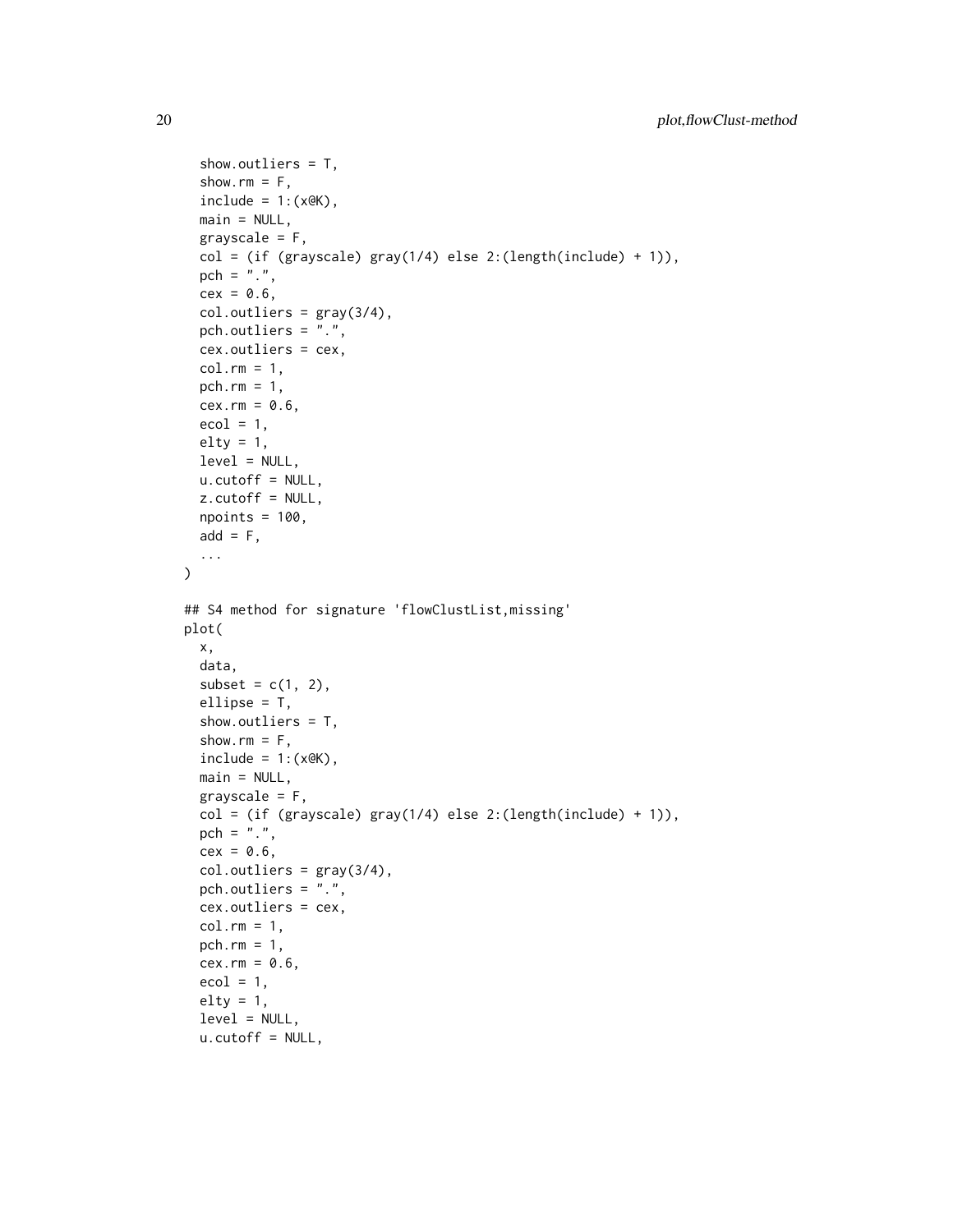```
z.cutoff = NULL,
  npoints = 501,add = F,...
\overline{)}
```

| X             | Object returned from flowClust.                                                                                                                                                                                         |
|---------------|-------------------------------------------------------------------------------------------------------------------------------------------------------------------------------------------------------------------------|
| у             | missing                                                                                                                                                                                                                 |
| .             | Further graphical parameters passed to the generic function plot.                                                                                                                                                       |
| data          | A matrix, data frame of observations, or object of class flowFrame. This is the<br>object on which flowClust was performed.                                                                                             |
| subset        | A numeric vector of length two indicating which two variables are selected for<br>the scatterplot. Alternatively, a character vector containing the names of the two<br>variables is allowed if x@varNames is not NULL. |
| ellipse       | A logical value indicating whether the cluster boundary is to be drawn or not. If<br>TRUE, the boundary will be drawn according to the level specified by level or<br>cutoff.                                           |
| show.outliers | A logical value indicating whether outliers will be explicitly shown or not.                                                                                                                                            |
| show.rm       | A logical value indicating whether filtered observations will be shown or not.                                                                                                                                          |
| include       | A numeric vector specifying which clusters will be shown on the plot. By de-<br>fault, all clusters are included.                                                                                                       |
| main          | Title of the plot.                                                                                                                                                                                                      |
| grayscale     | A logical value specifying if a grayscale plot is desired. This argument takes<br>effect only if the default values of relevant graphical arguments are taken.                                                          |
| col           | Color(s) of the plotting characters. May specify a different color for each cluster.                                                                                                                                    |
| pch           | Plotting character(s) of the plotting characters. May specify a different character<br>for each cluster.                                                                                                                |
| cex           | Size of the plotting characters. May specify a different size for each cluster.                                                                                                                                         |
| col.outliers  | Color of the plotting characters denoting outliers.                                                                                                                                                                     |
| pch.outliers  | Plotting character(s) used to denote outliers. May specify a different character<br>for each cluster.                                                                                                                   |
| cex.outliers  | Size of the plotting characters used to denote outliers. May specify a different<br>size for each cluster.                                                                                                              |
| col.rm        | Color of the plotting characters denoting filtered observations.                                                                                                                                                        |
| pch.rm        | Plotting character used to denote filtered observations.                                                                                                                                                                |
| cex.rm        | Size of the plotting character used to denote filtered observations.                                                                                                                                                    |
| ecol          | Color(s) of the lines representing the cluster boundaries. May specify a different<br>color for each cluster.                                                                                                           |
| elty          | Line type(s) drawing the cluster boundaries. May specify a different line type<br>for each cluster.                                                                                                                     |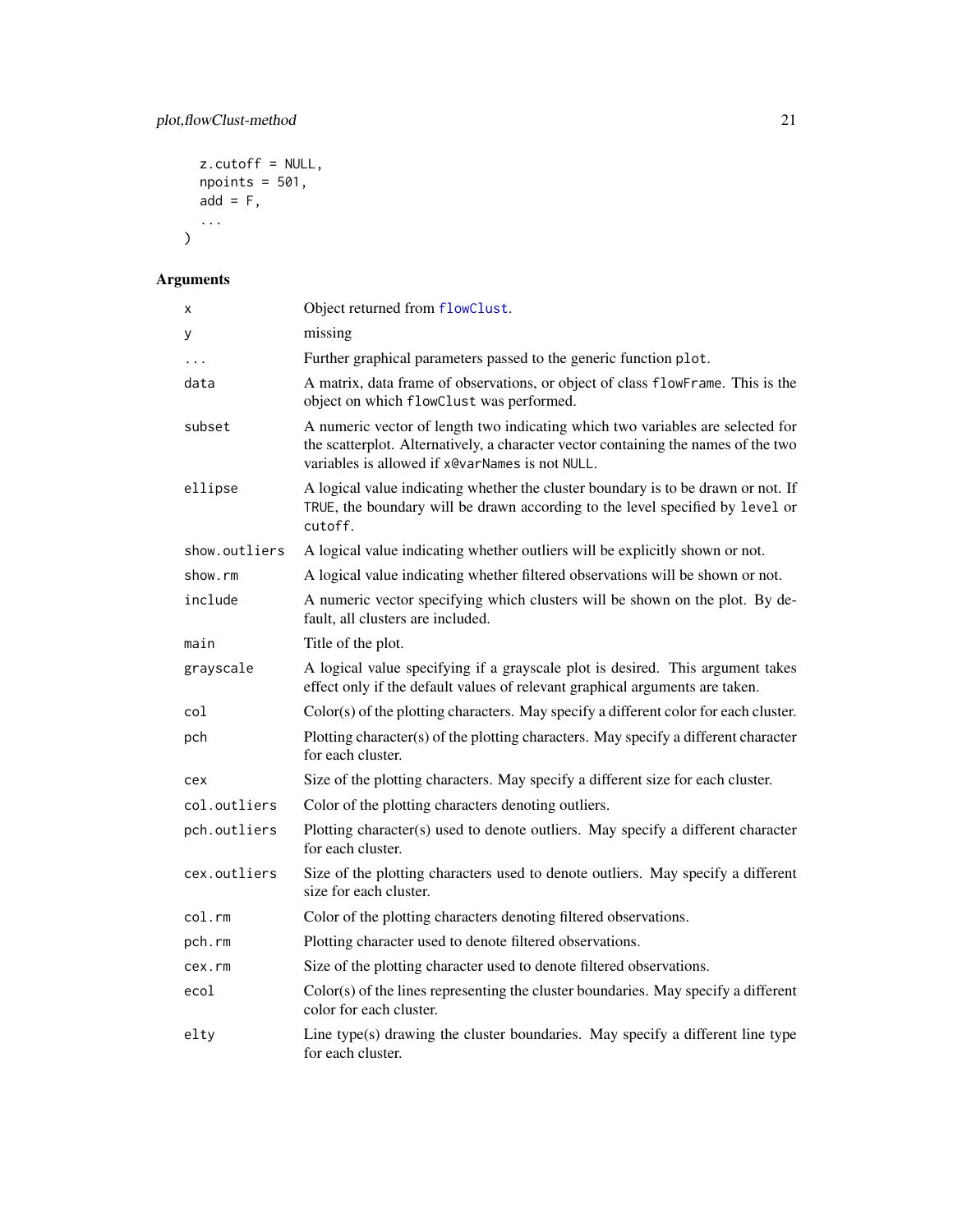<span id="page-21-0"></span>

| level, u.cutoff, z.cutoff |                                                                                                                                                                                                                                                            |
|---------------------------|------------------------------------------------------------------------------------------------------------------------------------------------------------------------------------------------------------------------------------------------------------|
|                           | These three optional arguments specify the rule used to identify outliers. By de-<br>fault, all of them are left unspecified, meaning that the rule stated in x@rule0utliers<br>will be taken. Otherwise, these arguments will be passed to rule outliers. |
| npoints                   | The number of points used to draw each cluster boundary.                                                                                                                                                                                                   |
| add                       | A logical value. If TRUE, add to the current plot.                                                                                                                                                                                                         |

#### Note

The cluster boundaries need not be elliptical since Box-Cox transformation has been performed.

#### Author(s)

Raphael Gottardo <<raph@stat.ubc.ca>>, Kenneth Lo <<c.lo@stat.ubc.ca>>

#### References

Lo, K., Brinkman, R. R. and Gottardo, R. (2008) Automated Gating of Flow Cytometry Data via Robust Model-based Clustering. *Cytometry A* 73, 321-332.

#### See Also

[flowClust](#page-8-1)

plot,flowDens-method *Contour or Image Plot of Clustering Results*

#### <span id="page-21-1"></span>Description

This method makes use of the flowDens object returned by [density](#page-14-1) to generate a contour or image plot.

#### Usage

```
## S4 method for signature 'flowDens,missing'
plot(
  x,
  type = c("contour", "image"),
  nlevels = 30,
  scale = c("raw", "log", "sqrt"),
 color = c("rainbow", "heat.colors", "terrain.colors", "topo.colors", "cm.colors",
    "gray"),
  xlab = colnames(x@dx),
 ylab = colnames(x@dy),
  ...
)
```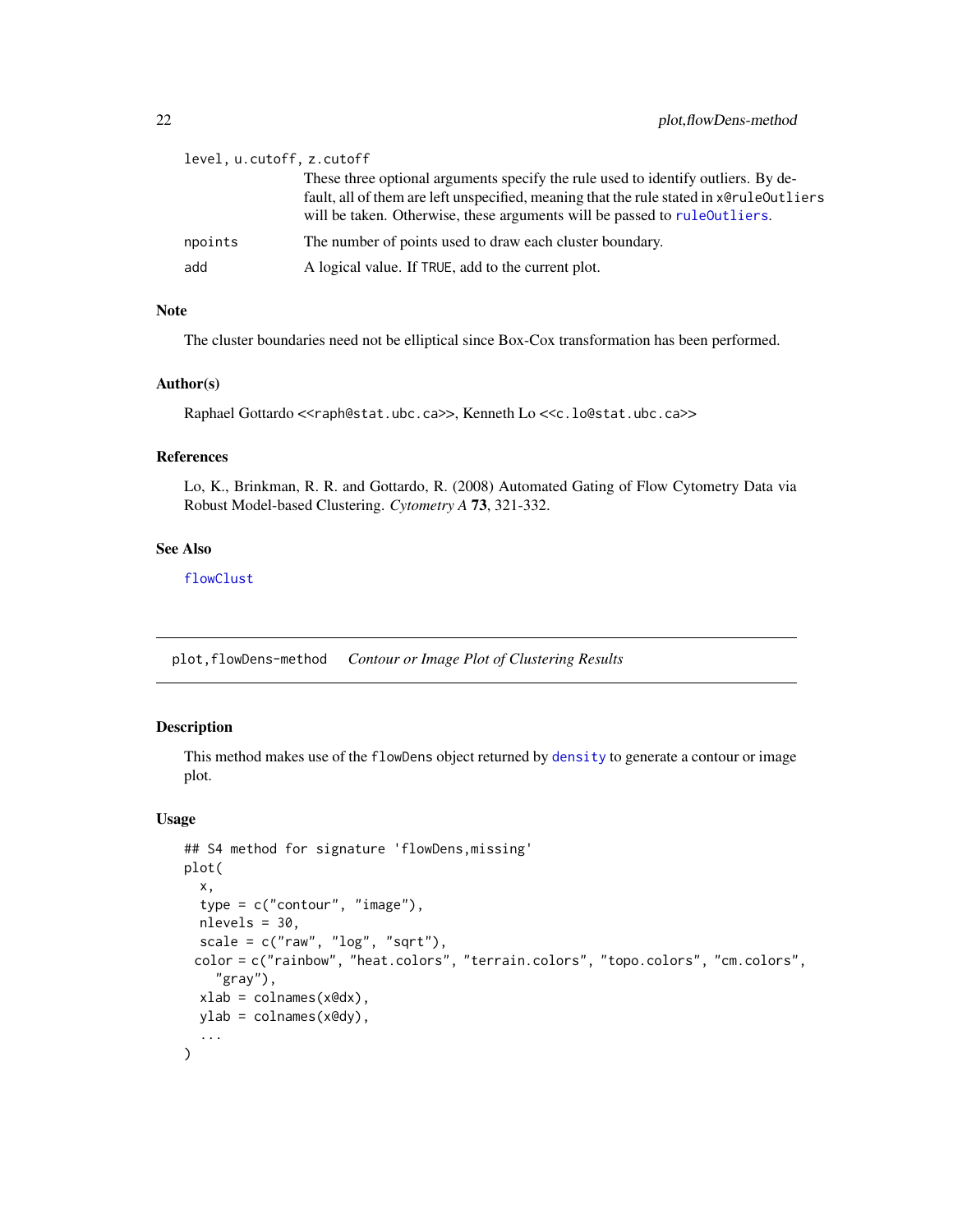<span id="page-22-0"></span>

| $\mathsf{x}$ | The flowDens object returned from density.                                                                                                                                                                                     |
|--------------|--------------------------------------------------------------------------------------------------------------------------------------------------------------------------------------------------------------------------------|
| type         | Either "contour" or "image" to specify the type of plot desired.                                                                                                                                                               |
| nlevels      | An integer to specify the number of contour levels or colors shown in the plot.                                                                                                                                                |
| scale        | If "log", the logarithm of the density values will be used to generate the plot;<br>similar interpretation holds for "sqrt". The use of a log or sqrt elicits more<br>information about low density regions.                   |
| color        | A string containing the name of the function used to generate the desired list of<br>colors.                                                                                                                                   |
| xlab, ylab   | Labels for the $x$ - and $y$ -axes respectively.                                                                                                                                                                               |
| $\cdot$      | Other arguments to be passed to contour or image, for example, drawlabels<br>and add. Once an image plot is generated, users may impose a contour plot on<br>it by calling this function with an additional argument add=TRUE. |

#### Author(s)

Raphael Gottardo <<raph@stat.ubc.ca>>, Kenneth Lo <<c.lo@stat.ubc.ca>>

#### References

Lo, K., Brinkman, R. R. and Gottardo, R. (2008) Automated Gating of Flow Cytometry Data via Robust Model-based Clustering. *Cytometry A* 73, 321-332.

#### See Also

[flowClust](#page-8-1), [density](#page-14-1)

plot,flowFrame,tmixFilterResult-method *Scatterplot / 1-D Density Plot of Filtering (Clustering) Results*

#### <span id="page-22-1"></span>Description

Depending on the dimensions specified, this method generates either a scatterplot or a one-dimensional density plot (histogram) based on the robust model-based clustering results.

#### Usage

```
## S4 method for signature 'flowFrame,tmixFilterResult'
plot(x, y, z = NULL, ...)## S4 method for signature 'flowFrame, tmixFilterResultList'
plot(x, y, z = NULL, ...)
```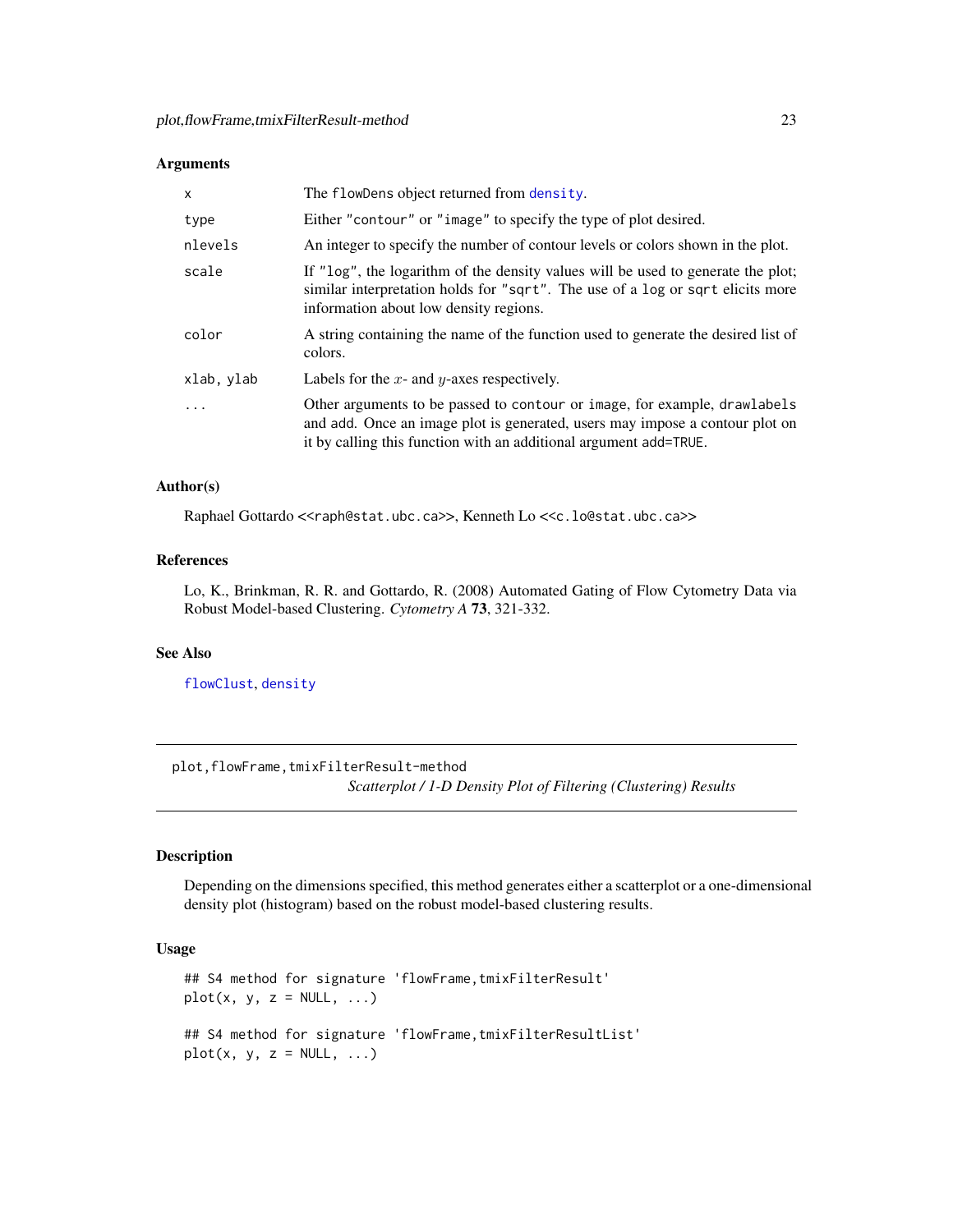<span id="page-23-0"></span>

| $\mathsf{x}$   | Object of class flowFrame. This is the data object on which filter was per-<br>formed.                                                                                                                                                                                                                                     |
|----------------|----------------------------------------------------------------------------------------------------------------------------------------------------------------------------------------------------------------------------------------------------------------------------------------------------------------------------|
| у              | Object of class tmixFilterResult or tmixFilterResultList returned from<br>running filter.                                                                                                                                                                                                                                  |
| $\overline{z}$ | A character vector of length one or two containing the name(s) of the variable(s)<br>selected for the plot. If it is of length two, a scatterplot will be generated. If it<br>is of length one, a 1-D density plot will be made. If it is unspecified, the first<br>one/two variable(s) listed in y@varNames will be used. |
| $\cdot$        | All optional arguments passed to the plot or hist method with signature 'flowClust'.<br>Note that arguments x, data and subset have already been provided by y, x and<br>z above respectively.                                                                                                                             |

#### Note

This plot method is designed such that it resembles the argument list of the plot method defined in the flowCore package. The actual implementation is done through the [plot](#page-0-0) or [hist](#page-16-1) method defined for a flowClust object.

#### Author(s)

Raphael Gottardo <<raph@stat.ubc.ca>>, Kenneth Lo <<c.lo@stat.ubc.ca>>

#### References

Lo, K., Brinkman, R. R. and Gottardo, R. (2008) Automated Gating of Flow Cytometry Data via Robust Model-based Clustering. *Cytometry A* 73, 321-332.

#### See Also

[filter](#page-32-1), [plot](#page-0-0), [hist](#page-16-1)

<span id="page-23-1"></span>rbox *Reverse Box-Cox Transformation*

#### Description

This function performs back transformation on Box-Cox transformed data.

#### Usage

rbox(data, lambda)

#### Arguments

| data   | A numeric vector, matrix or data frame of observations.                       |
|--------|-------------------------------------------------------------------------------|
| lambda | The Box-Cox transformation applied which results in the inputted data matrix. |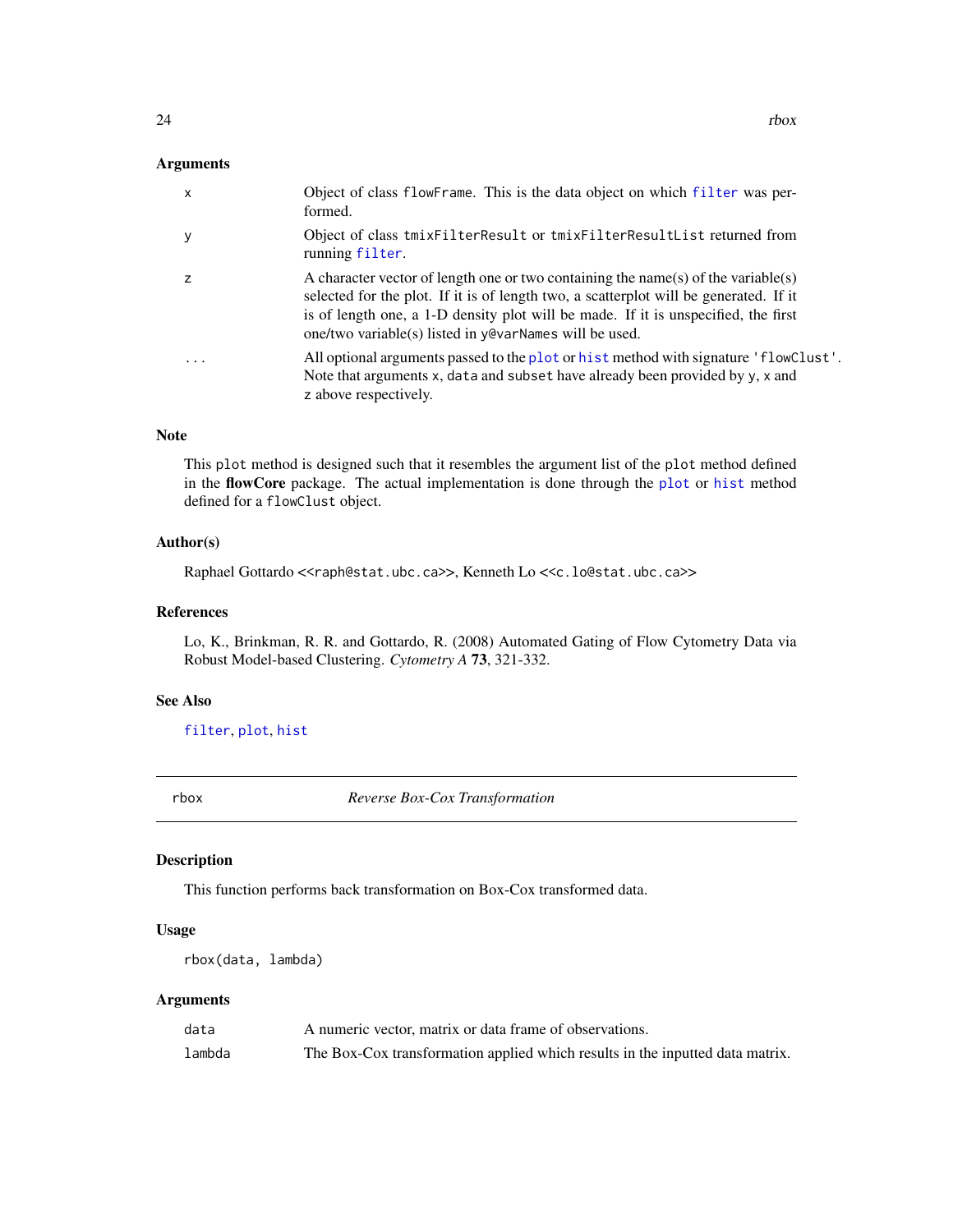#### <span id="page-24-0"></span>rituximab 25

#### Value

A numeric vector, matrix or data frame of the same dimension as data is returned.

#### Note

Please refer to the documentation for box for details about the Box-Cox transformation in use.

#### See Also

[box](#page-3-1)

rituximab *The Rituximab Dataset*

#### Description

A flow cytometry dataset produced in a drug-screening project to identify agents that would enhance the anti-lymphoma activity of Rituximab, a therapeutic monoclonal antibody. Cells were stained with anti-BrdU FITC and the DNA binding dye 7-AAD.

#### Format

An object of class flowFrame with 1545 cells (rows) and the following eight variables (columns):

FSC.H FSC-Height

SSC.H Side Scatter

- FL1.H Anti-BrdU FITC
- FL2.H Channel not used

FL3.H 7 AAD

- FL1.A Channel not used
- FL1.W Channel not used

Time Time

#### Source

Gasparetto, M., Gentry, T., Sebti, S., O'Bryan, E., Nimmanapalli, R., Blaskovich, M. A., Bhalla, K., Rizzieri, D., Haaland, P., Dunne, J. and Smith, C. (2004) Identification of compounds that enhance the anti-lymphoma activity of rituximab using flow cytometric high-content screening. *J. Immunol. Methods* 292, 59-71.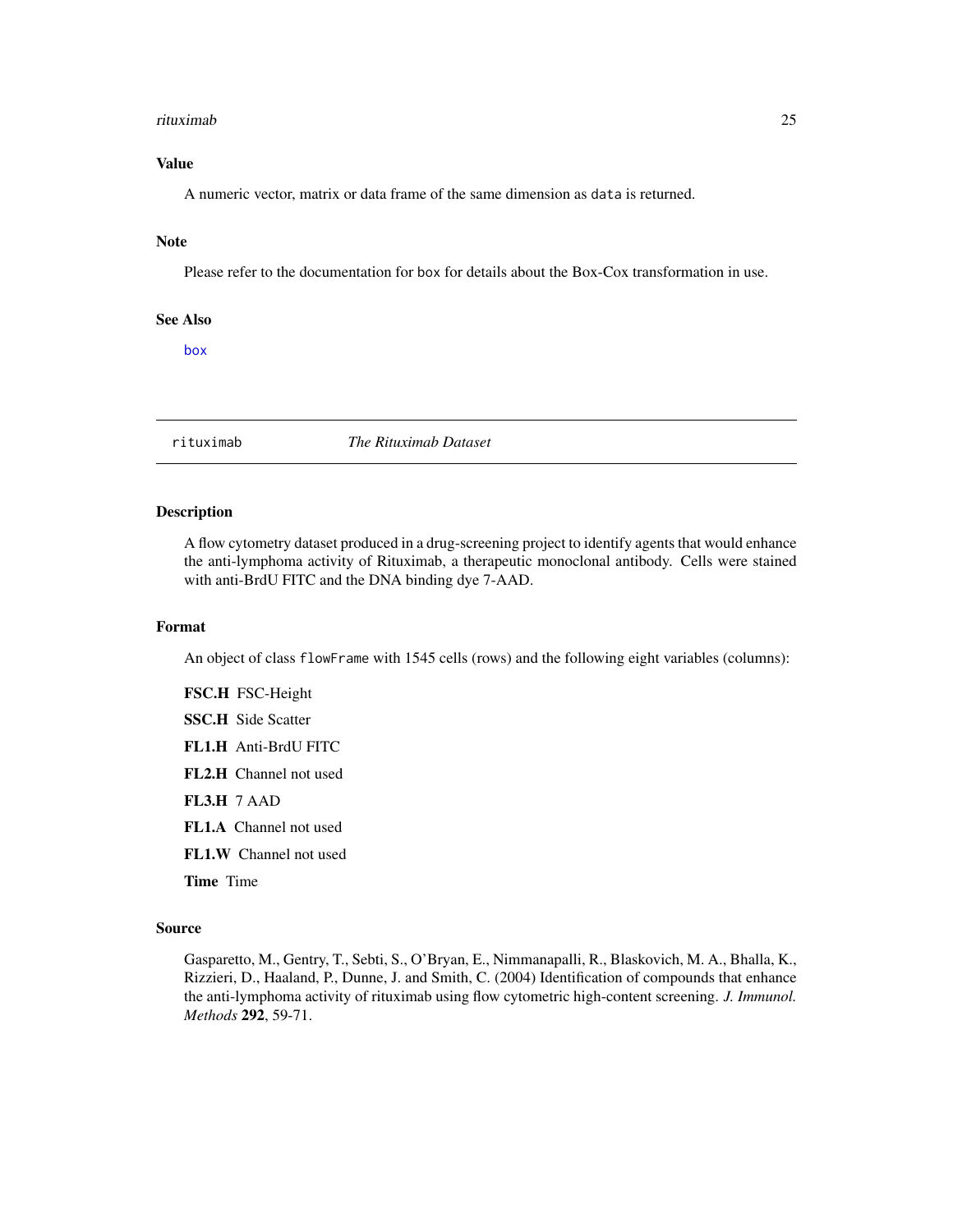<span id="page-25-0"></span>ruleOutliers,flowClust-method

*Showing or Modifying the Rule used to Identify Outliers*

#### <span id="page-25-1"></span>Description

This method shows or modifies the rule used to identify outliers.

#### Usage

```
ruleOutliers(object)
## S4 method for signature 'flowClust'
ruleOutliers(object)
## S4 method for signature 'flowClustList'
ruleOutliers(object)
ruleOutliers(object) <- value
## S4 replacement method for signature 'flowClust,list'
ruleOutliers(object) <- value
```
#### Arguments

| object | Object returned from flowClust or filter.                                                                                                                                                                                                                                                                                                                                                                                                                                          |
|--------|------------------------------------------------------------------------------------------------------------------------------------------------------------------------------------------------------------------------------------------------------------------------------------------------------------------------------------------------------------------------------------------------------------------------------------------------------------------------------------|
| value  | A list object with one or more of the following named elements: level, u. cutoff<br>and z cutoff. Their interpretations are the same as those of the corresponding<br>arguments in the flowClust function. Note that when both level and u. cutoff<br>are missing, the rule set by the original value of level or u. cutoff will be un-<br>changed rather than removed. Likewise, when z . cutoff is missing, the rule set<br>by the original value of z. cutoff will be retained. |

#### Value

The replacement method modifies object@ruleOutliers (or object[[k]]@ruleOutliers if object is of class flowClustList or tmixFilterResultList) AND updates the logical vector object@flagOutliers (or object[[k]]@ruleOutliers) according to the new rule.

#### Author(s)

Raphael Gottardo <<raph@stat.ubc.ca>>, Kenneth Lo <<c.lo@stat.ubc.ca>>

#### References

Lo, K., Brinkman, R. R. and Gottardo, R. (2008) Automated Gating of Flow Cytometry Data via Robust Model-based Clustering. *Cytometry A* 73, 321-332.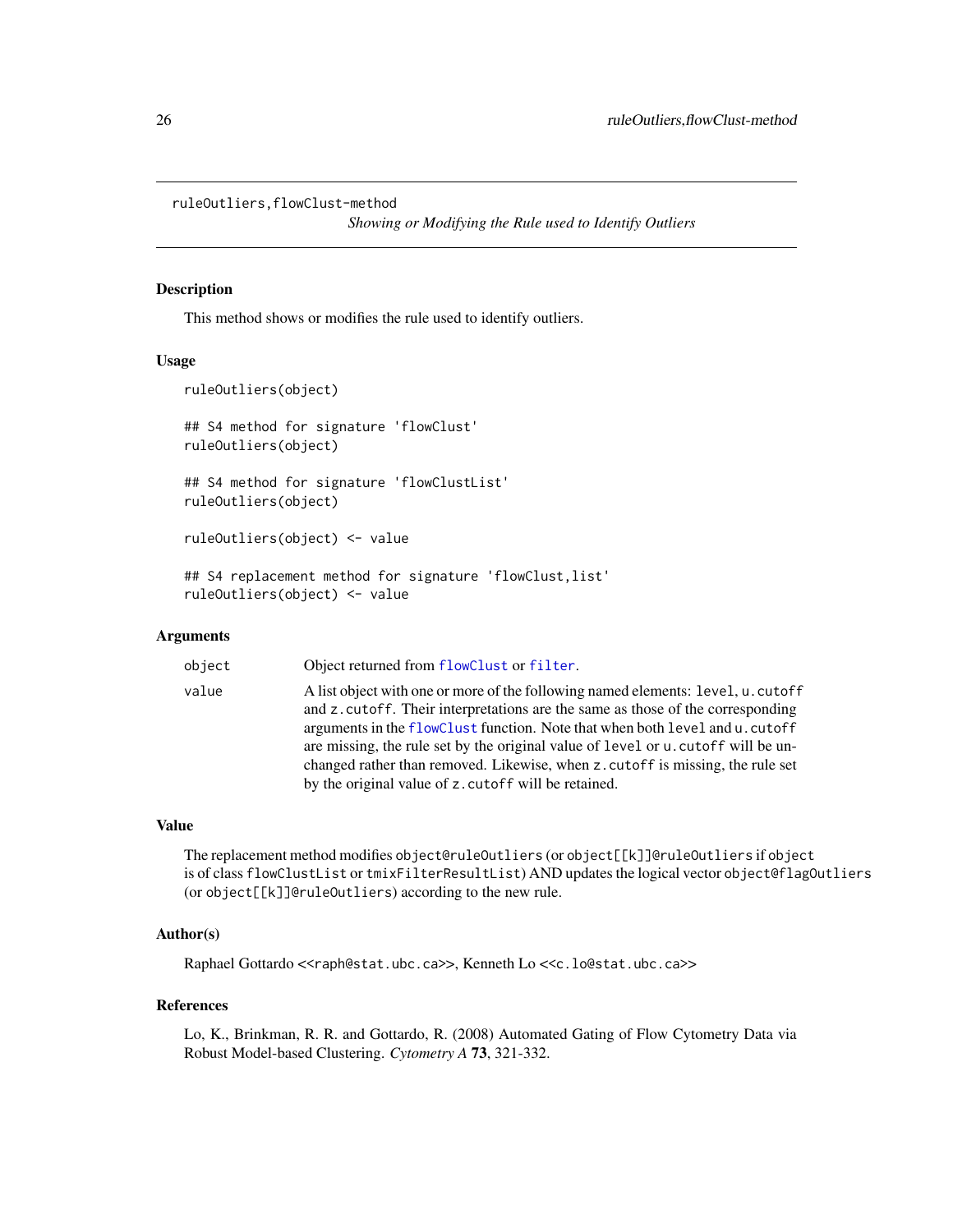#### <span id="page-26-0"></span>See Also

[flowClust](#page-8-1), [filter](#page-32-1)

show,flowClust-method *Show Method for flowClust / tmixFilterResult Object*

#### Description

This method lists out the slots contained in a flowClust object.

#### Usage

```
## S4 method for signature 'flowClust'
show(object)
## S4 method for signature 'flowClustList'
show(object)
## S4 method for signature 'tmixFilter'
show(object)
## S4 method for signature 'tmixFilterResult'
show(object)
## S4 method for signature 'tmixFilterResultList'
show(object)
```
#### Arguments

```
object Object returned from flowClust or filter.
```
#### Author(s)

Raphael Gottardo <<raph@stat.ubc.ca>>, Kenneth Lo <<c.lo@stat.ubc.ca>>

#### See Also

[flowClust](#page-8-1), [filter](#page-32-1), [summary](#page-31-1)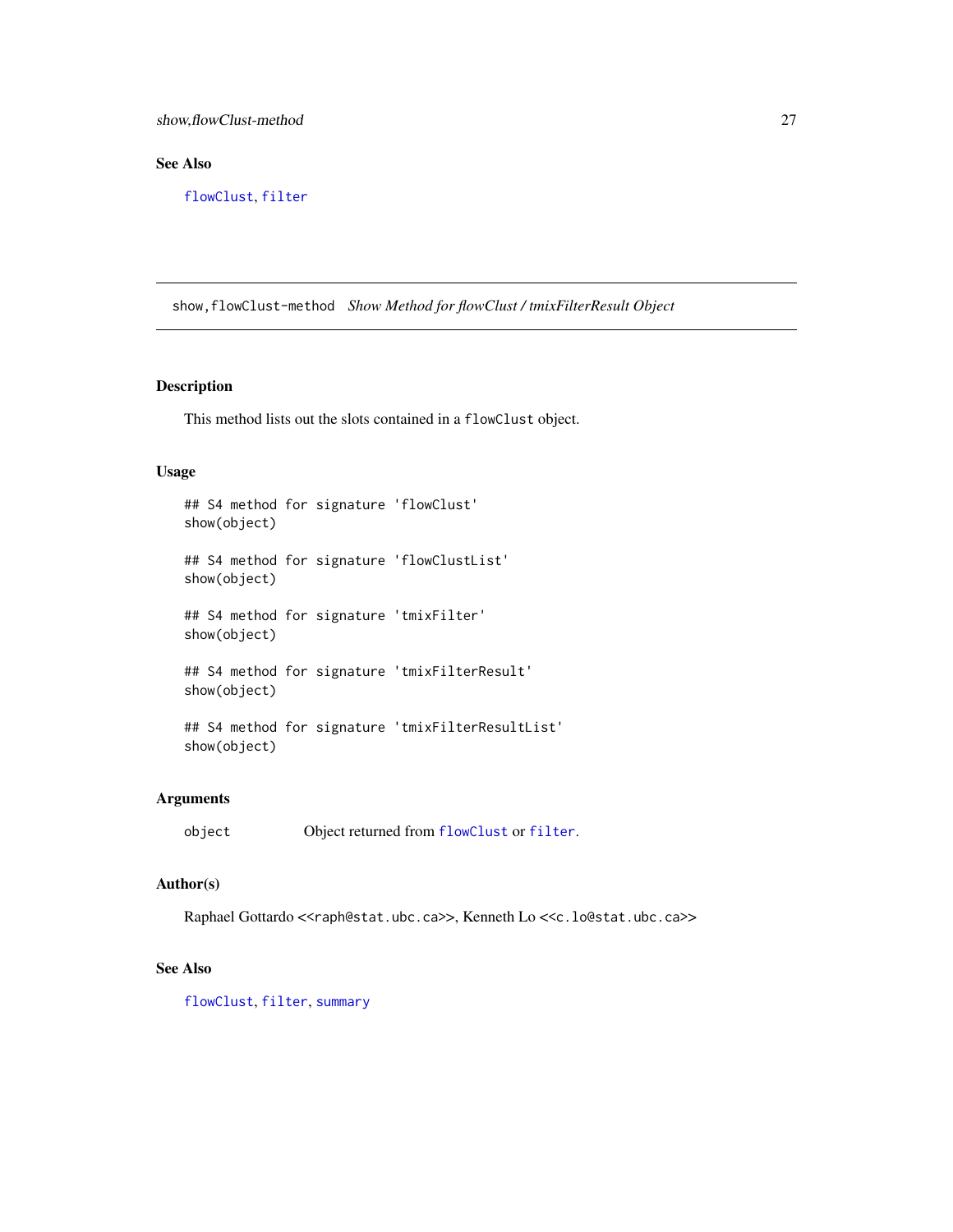<span id="page-27-0"></span>split,flowClust-method

*Splitting Data Based on Clustering Results*

#### <span id="page-27-1"></span>Description

This method splits data according to results of the clustering (filtering) operation. Outliers identified will be removed by default.

#### Usage

```
split(x, f, drop = FALSE, ...)## S4 method for signature 'data.frame,flowClust'
split(
 x,
  f,
 drop = FALSE,
 population = NULL,
  split = NULL,rm.outliers = TRUE,
  ...
)
## S4 method for signature 'matrix,flowClust'
split(
 x,
 f,
 drop = FALSE,
 population = NULL,
  split = NULL,rm.outliers = TRUE,
  ...
)
## S4 method for signature 'vector, flowClust'
split(
 x,
  f,
  drop = FALSE,
 population = NULL,
  split = NULL,rm.outliers = TRUE,
  ...
)
```
## S4 method for signature 'flowFrame,flowClust'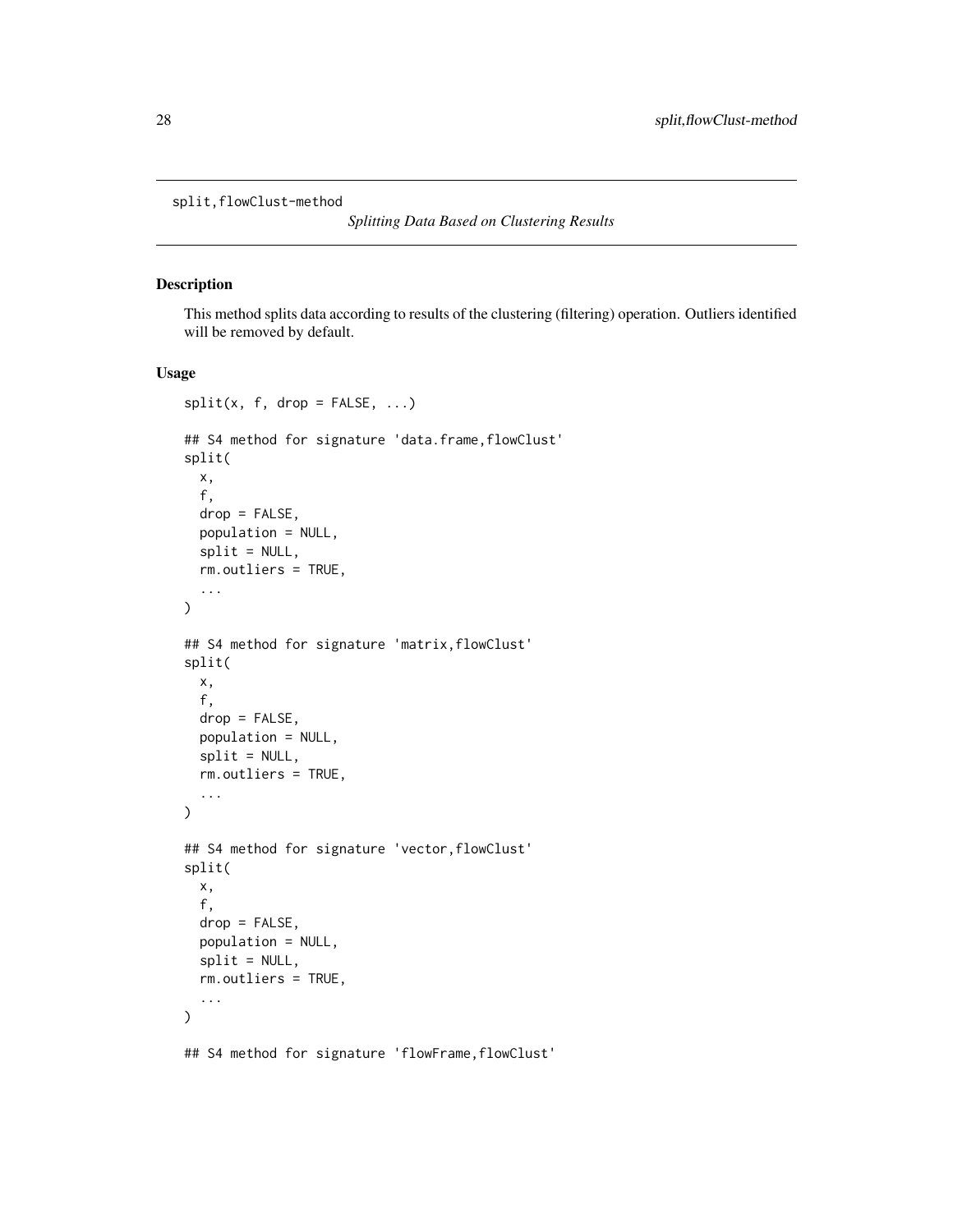```
split(
 x,
  f,
  drop = FALSE,
 population = NULL,
  split = NULL,rm.outliers = TRUE,
  ...
\mathcal{L}## S4 method for signature 'flowFrame, tmixFilterResult'
split(
 x,
  f,
 drop = FALSE,population = NULL,
  split = NULL,
 rm.outliers = TRUE,
  ...
\lambda## S4 method for signature 'flowFrame, flowClustList'
split(
 x,
  f,
  drop = FALSE,
 population = NULL,
  split = NULL,
  rm.outliers = TRUE,
  ...
\mathcal{L}## S4 method for signature 'data.frame,flowClustList'
split(
 x,
 f,
 drop = FALSE,
 population = NULL,
  split = NULL,rm.outliers = TRUE,
  ...
\mathcal{L}## S4 method for signature 'matrix,flowClustList'
split(
 x,
  f,
 drop = FALSE,
```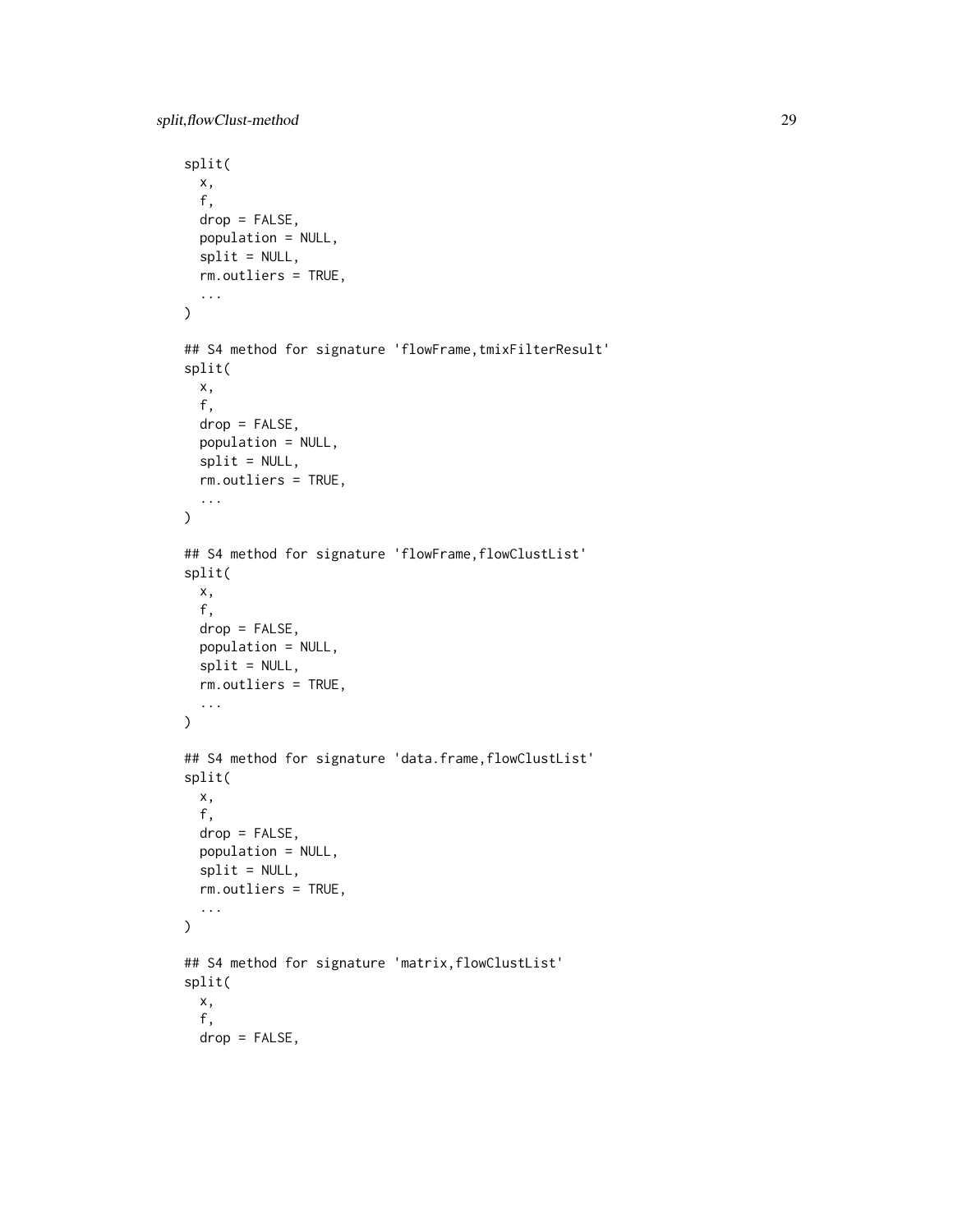```
population = NULL,
 split = NULL,
 rm.outliers = TRUE,
 ...
\mathcal{L}## S4 method for signature 'vector,flowClustList'
split(
 x,
 f,
 drop = FALSE,population = NULL,
 split = NULL,
 rm.outliers = TRUE,
  ...
)
## S4 method for signature 'flowFrame,tmixFilterResultList'
split(
 x,
 f,
 drop = FALSE,
 population = NULL,
 split = NULL,rm.outliers = TRUE,
  ...
\mathcal{L}
```

| $\mathsf{x}$ | A numeric vector, matrix, data frame of observations, or object of class flowFrame.<br>This is the object on which flowClust or filter was performed.                                                                                                                                                                                                                                                                |
|--------------|----------------------------------------------------------------------------------------------------------------------------------------------------------------------------------------------------------------------------------------------------------------------------------------------------------------------------------------------------------------------------------------------------------------------|
| $\mathsf{f}$ | Object returned from flowClust or filter.                                                                                                                                                                                                                                                                                                                                                                            |
| drop         | A logical value indicating whether to coerce a column matrix into a vector, if<br>applicable. Default is FALSE, meaning that a single-column matrix will be re-<br>tained.                                                                                                                                                                                                                                           |
|              | Further arguments to be passed to or from other methods.                                                                                                                                                                                                                                                                                                                                                             |
| population   | An optional argument which specifies how to split the data. If specified, it takes<br>a list object with named or unnamed elements each of which is a numeric vector<br>specifying which clusters are included. If this argument is left unspecified, the<br>data object will be split into K subsets each of which is formed by one out of the<br>K clusters used to model the data. See examples for more details. |
| split        | This argument is deprecated. Should use population instead.                                                                                                                                                                                                                                                                                                                                                          |
| rm.outliers  | A logical value indicating whether outliers are removed or not.                                                                                                                                                                                                                                                                                                                                                      |

<span id="page-29-0"></span>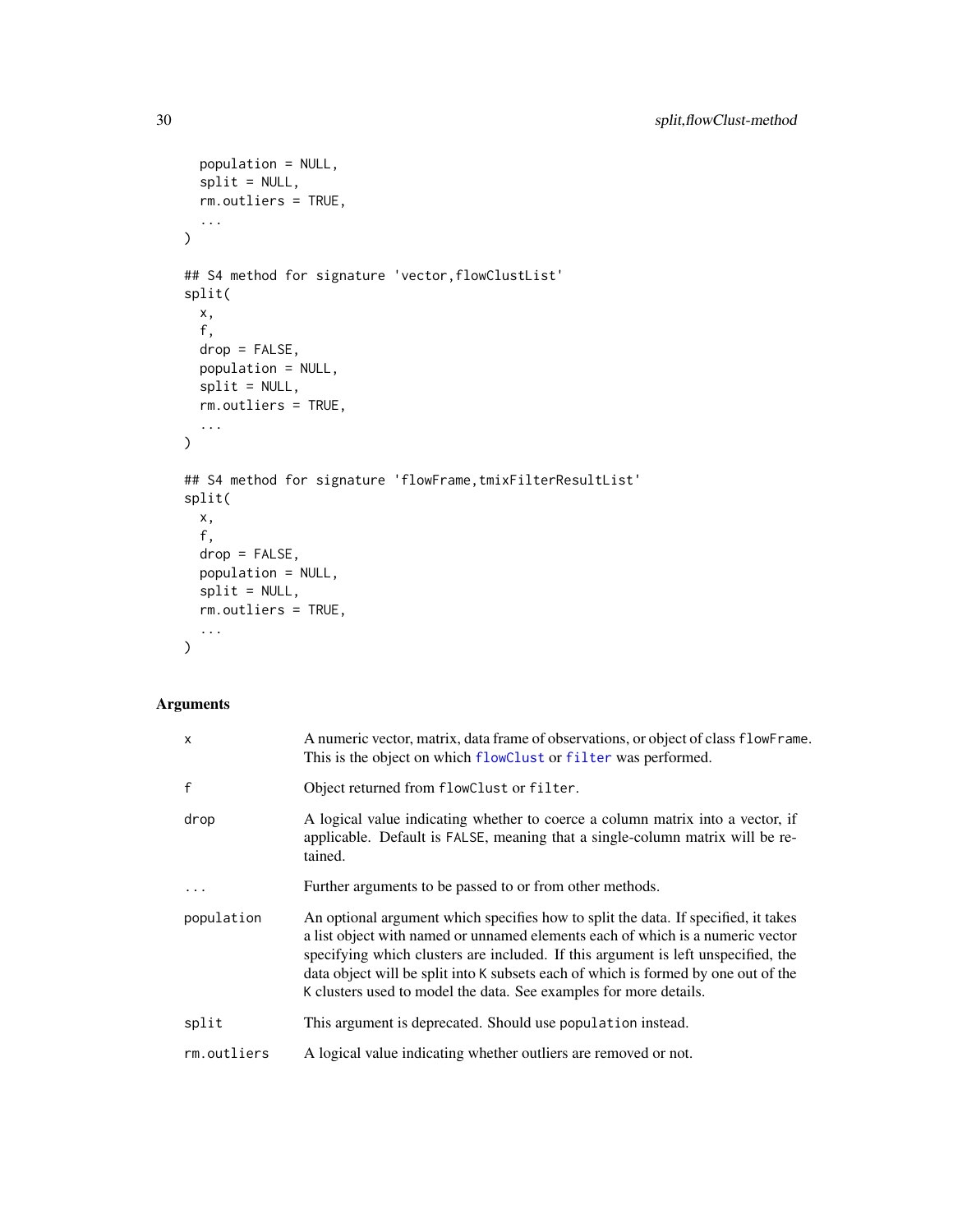#### <span id="page-30-0"></span>Value

A list object with elements each of which is a subset of x and also retains the same class as x. If the split argument is specified with a list of named elements, those names will be used to name the corresponding elements in the resultant list object.

#### Usage

split(x, f, drop=FALSE, population=NULL, split=NULL, rm.outliers=TRUE, ...)

#### Author(s)

Raphael Gottardo <<raph@stat.ubc.ca>>, Kenneth Lo <<c.lo@stat.ubc.ca>>

#### References

Lo, K., Brinkman, R. R. and Gottardo, R. (2008) Automated Gating of Flow Cytometry Data via Robust Model-based Clustering. *Cytometry A* 73, 321-332.

#### See Also

[Subset](#page-30-1), [flowClust](#page-8-1), [filter](#page-32-1)

```
Subset,flowClust-method
```

```
Subsetting Data Based on Clustering Results
```
#### <span id="page-30-1"></span>Description

This method returns a subset of data upon the removal of outliers identified from the clustering (filtering) operations.

#### Usage

```
## S4 method for signature 'flowFrame,flowClust'
Subset(x, subset, ...)
## S4 method for signature 'flowFrame, tmixFilterResult'
Subset(x, subset, ...)
## S4 method for signature 'data.frame,flowClust'
Subset(x, subset, ...)
## S4 method for signature 'matrix, flowClust'
Subset(x, subset, ...)
## S4 method for signature 'vector,flowClust'
Subset(x, subset, ...)
```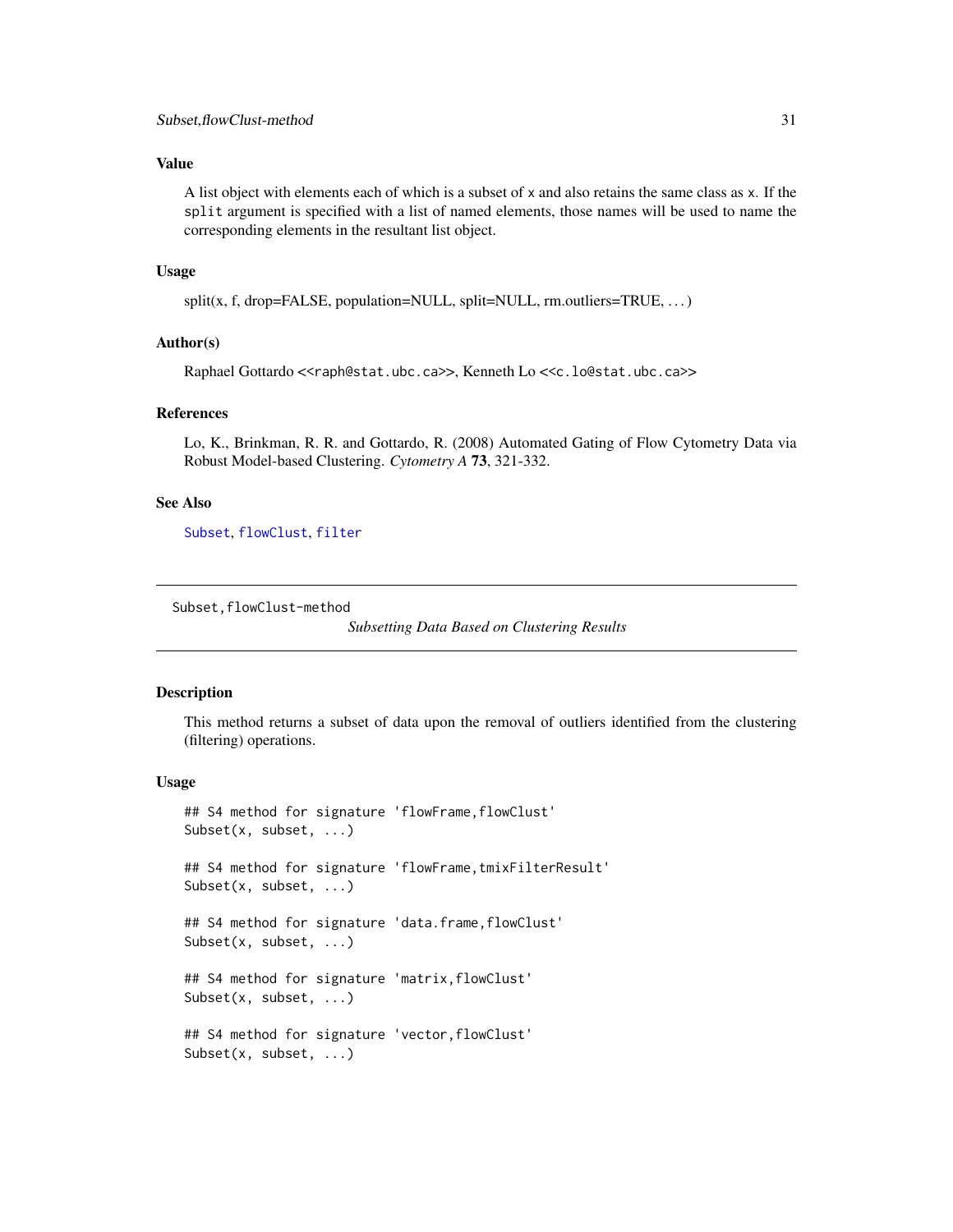```
## S4 method for signature 'ANY,flowClustList'
Subset(x, subset, ...)
## S4 method for signature 'flowFrame,tmixFilterResultList'
Subset(x, subset, ...)
```

|                         | A numeric vector, matrix, data frame of observations, or object of class flowFrame.<br>This is the object on which flowClust or filter was performed. |
|-------------------------|-------------------------------------------------------------------------------------------------------------------------------------------------------|
| subset                  | Object returned from flowClust or filter.                                                                                                             |
| $\cdot$ $\cdot$ $\cdot$ | Further arguments to be passed to or from other methods.                                                                                              |

#### Value

An object which is a subset of x. It also retains the same class as x.

#### Usage

 $Subset(x, subset, ...)$ 

#### Author(s)

Raphael Gottardo <<raph@stat.ubc.ca>>, Kenneth Lo <<c.lo@stat.ubc.ca>>

#### References

Lo, K., Brinkman, R. R. and Gottardo, R. (2008) Automated Gating of Flow Cytometry Data via Robust Model-based Clustering. *Cytometry A* 73, 321-332.

#### See Also

[split](#page-27-1), [flowClust](#page-8-1), [filter](#page-32-1)

summary, flowClust-method

*Summary Method for flowClust Object*

#### <span id="page-31-1"></span>Description

This method prints out various characteristics of the model fitted via robust model-based clustering.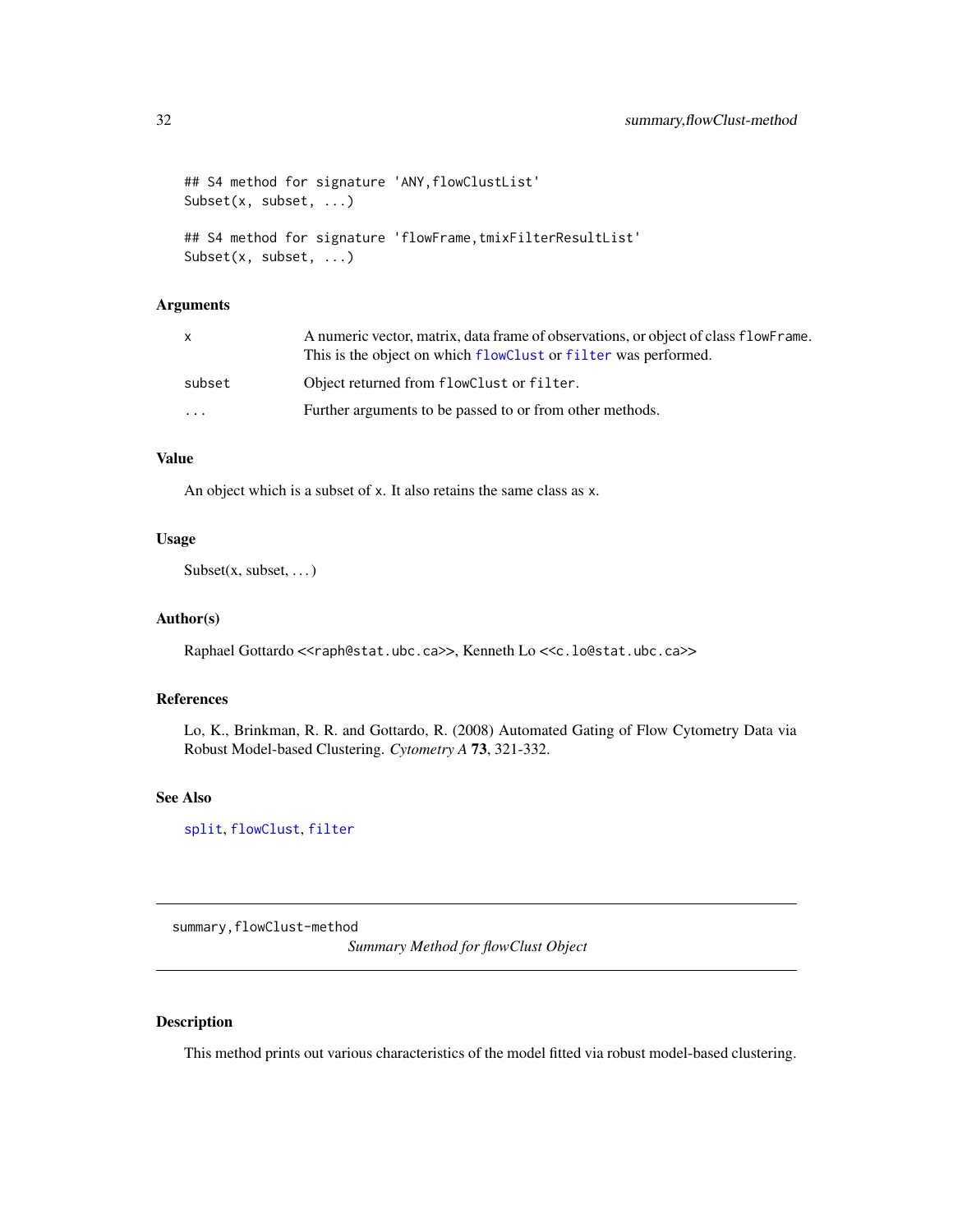#### <span id="page-32-0"></span>tmixFilter-class 33

#### Usage

```
summary(object, ...)
## S4 method for signature 'flowClust'
summary(object)
## S4 method for signature 'flowClustList'
summary(object)
```
#### **Arguments**

| object   | Object returned from flowClust or from filter. |
|----------|------------------------------------------------|
| $\cdots$ | not used                                       |

#### Details

Various characteristics of the fitted model will be given under the following five categories: Experiment Information, Clustering Summary, Transformation Parameter, Information Criteria, and Data Quality. Under Data Quality, information about data filtering, outliers, and uncertainty is given.

#### Author(s)

Raphael Gottardo <<raph@stat.ubc.ca>>, Kenneth Lo <<c.lo@stat.ubc.ca>>

#### See Also

[flowClust](#page-8-1), [filter](#page-32-1), [show](#page-0-0)

<span id="page-32-2"></span>tmixFilter-class *Creating Filters and Filtering Flow Cytometry Data*

#### <span id="page-32-1"></span>Description

The tmixFilter function creates a filter object which is then passed to the filter method that performs filtering on a flowFrame object. This method pair is provided to let flowClust integrate with the flowCore package.

#### Usage

```
tmixFilter(filterId = "tmixFilter", parameters = "", ...)
## S4 method for signature 'ANY,flowClust'
x %in% table
## S4 method for signature 'flowFrame, tmixFilterResult'
x %in% table
```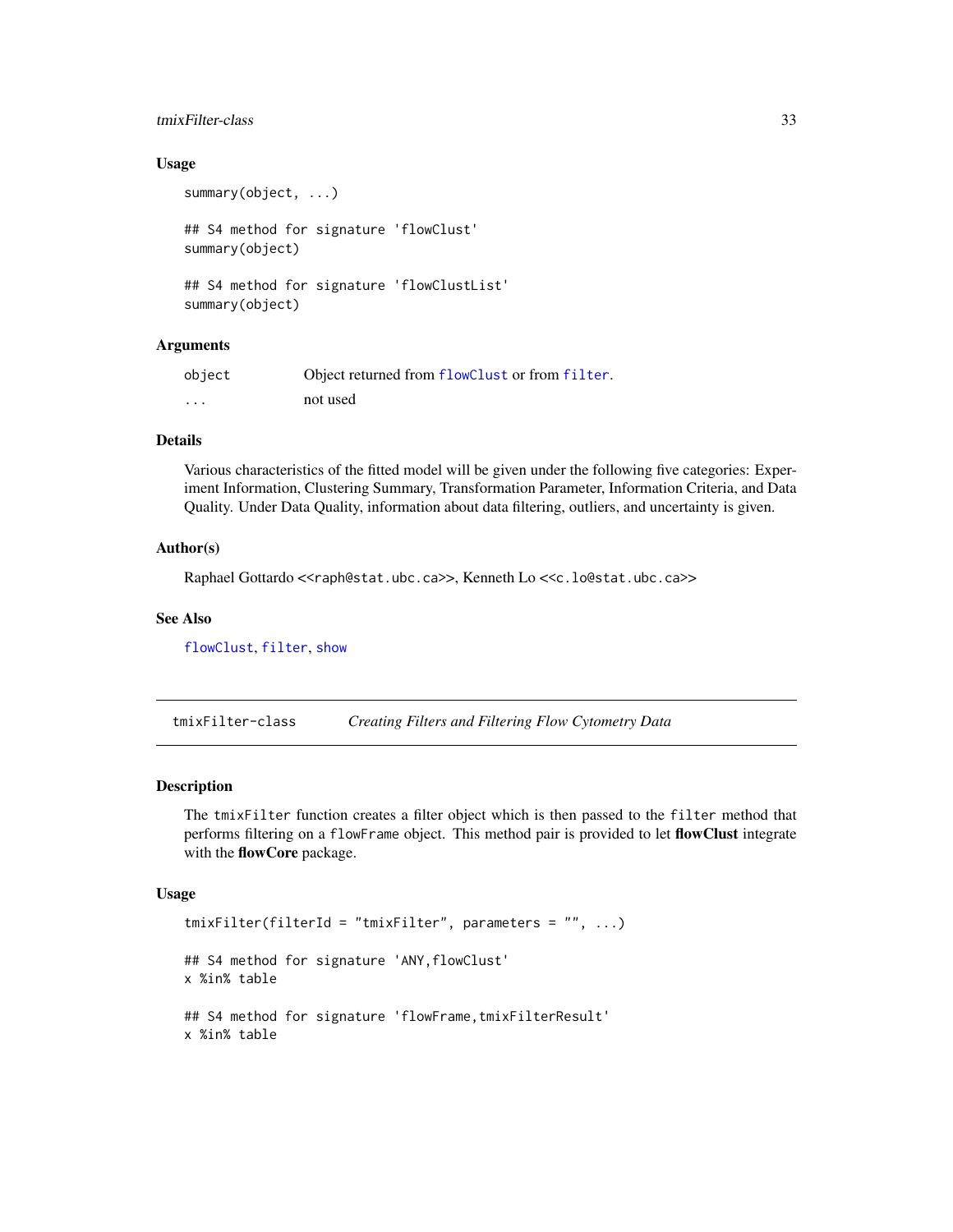```
## S4 method for signature 'flowFrame,tmixFilter'
x %in% table
## S4 method for signature 'ANY,tmixFilterResult'
x %in% table
## S4 method for signature 'ANY,flowClustList'
x %in% table
## S4 method for signature 'ANY,tmixFilterResultList'
x %in% table
## S4 method for signature 'flowFrame,flowClust'
x[i, j, \ldots, drop = FALSE]## S4 method for signature 'flowFrame,tmixFilterResult'
x[i, j, ..., drop = FALSE]## S4 method for signature 'flowFrame,flowClustList'
x[i, j, ..., drop = FALSE]## S4 method for signature 'flowFrame, tmixFilterResultList'
x[i, j, ..., drop = FALSE]## S4 method for signature 'tmixFilterResultList,ANY'
x[[i, j, ..., exact = TRUE]]## S4 method for signature 'tmixFilterResultList'
length(x)
```

```
## S4 method for signature 'tmixFilterResult, tmixFilter'
summarizeFilter(result, filter)
```
filterId A character string that identifies the filter created.

| parameters | A character vector specifying the variables to be used in filtering. When it is<br>left unspecified, all the variables of the flowFrame object are used when run-<br>ning filter. Note that its content will be passed to the varNames argument of<br>flowClust when running filter.                                                   |
|------------|----------------------------------------------------------------------------------------------------------------------------------------------------------------------------------------------------------------------------------------------------------------------------------------------------------------------------------------|
| $\cdots$   | Other arguments passed to the flowClust function when running filter, namely,<br>expName, K, B, tol, nu, lambda, nu.est, trans, min.count, max.count, min,<br>max, level, u. cutoff, z. cutoff, random Start, B. init, tol. init, seed and<br>criterion. All arguments are optional except K that specifies the number of<br>clusters. |
|            | The tmixfilter function returns an object of class tmixfilter that stores all<br>the settings required for performing the filter operations.                                                                                                                                                                                           |

The [filter](#page-0-0) method is defined in package flowCore and returns an object of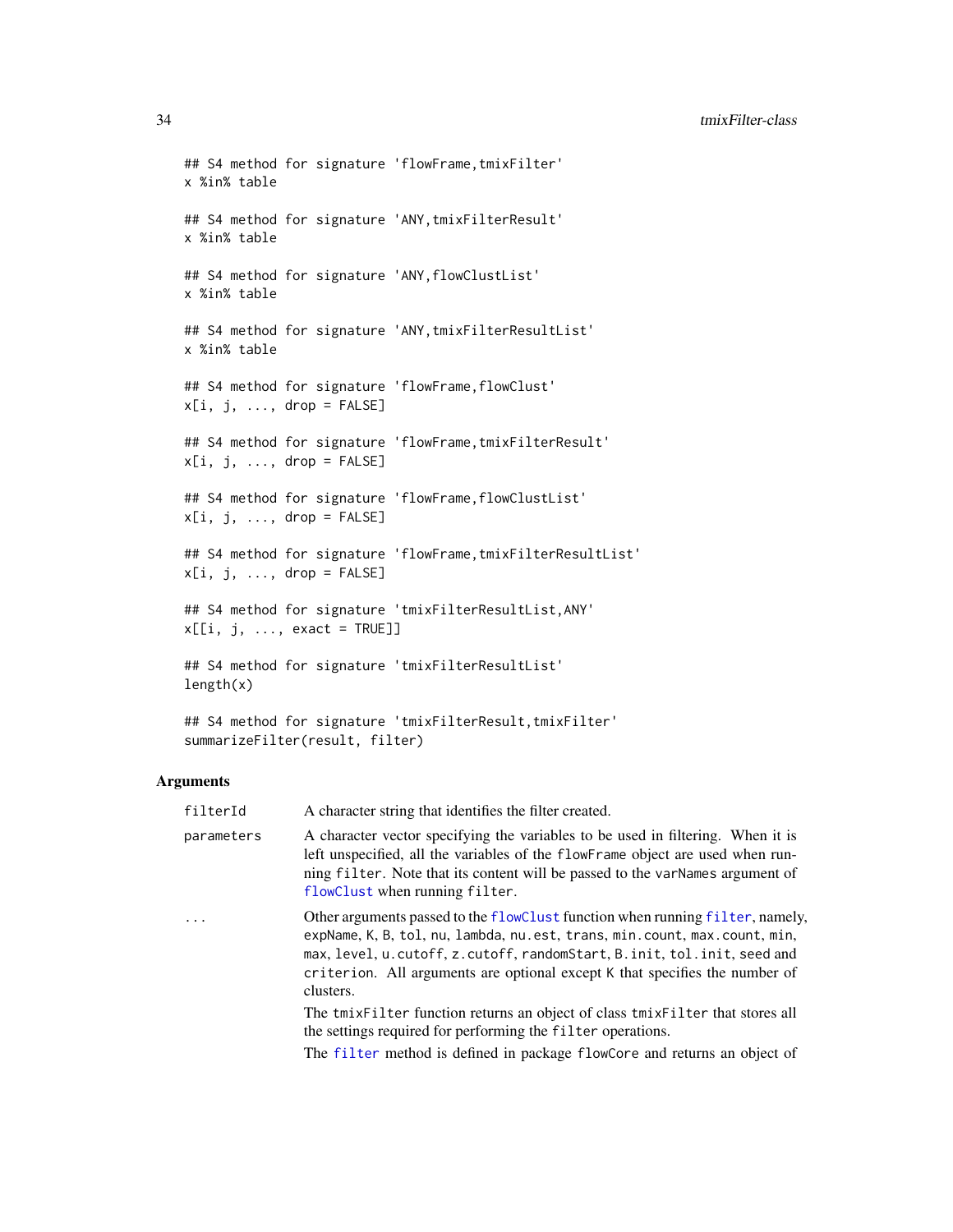<span id="page-34-0"></span>

|                | class tmixFilterResult (or tmixFilterResultList if filter has a length<br>>1) that stores the filtering results.<br>The tmixFilter function returns an object of class tmixFilter that extends the<br>virtual parent filter class in the flowCore package. Hence, the filter operators,                                                                                                                                                                                                                                                                                                                                                                                                                                                        |
|----------------|------------------------------------------------------------------------------------------------------------------------------------------------------------------------------------------------------------------------------------------------------------------------------------------------------------------------------------------------------------------------------------------------------------------------------------------------------------------------------------------------------------------------------------------------------------------------------------------------------------------------------------------------------------------------------------------------------------------------------------------------|
|                | namely, &,  , ! and subset, also work for the tmixFilter class.<br>If filter is of length 1, the filter method returns an object of class tmixFilterResult.<br>This class extends both the multipleFilterResult class (in the flowCore<br>package) and the flowClust class. Operations defined for the multipleFilterResult<br>class, like %in%, Subset and split, also work for the tmixFilterResult class.<br>Likewise, methods or functions designed to retrieve filtering (clustering) infor-<br>mation from a flowClust object can also be applied on a tmixFilterResult<br>object. These include criterion, ruleOutliers, ruleOutliers<-, Map, posterior,<br>importance, uncertainty and getEstimates. Various functionalities for plot- |
|                | ting the filtering results are also available (see the links below).<br>If filter has a length >1, the function returns an object of class tmixFilterResultList.<br>This class extends both the flowClustList class and the multipleFilterResult<br>class. Note that when a tmixFilterResultList object is used in place of a<br>tmixFilterResult object, in most cases the list element corresponding to the<br>best model will be extracted and passed to the method/function call.                                                                                                                                                                                                                                                          |
| X              | flowFrame                                                                                                                                                                                                                                                                                                                                                                                                                                                                                                                                                                                                                                                                                                                                      |
| table          | tmixFilterResult                                                                                                                                                                                                                                                                                                                                                                                                                                                                                                                                                                                                                                                                                                                               |
| i              | tmixFilterResult or tmixFilterResultList                                                                                                                                                                                                                                                                                                                                                                                                                                                                                                                                                                                                                                                                                                       |
| j, drop, exact | not used                                                                                                                                                                                                                                                                                                                                                                                                                                                                                                                                                                                                                                                                                                                                       |
| result         | tmixFilterResult                                                                                                                                                                                                                                                                                                                                                                                                                                                                                                                                                                                                                                                                                                                               |
| filter         | tmixFilter                                                                                                                                                                                                                                                                                                                                                                                                                                                                                                                                                                                                                                                                                                                                     |
|                |                                                                                                                                                                                                                                                                                                                                                                                                                                                                                                                                                                                                                                                                                                                                                |

#### References

Lo, K., Brinkman, R. R. and Gottardo, R. (2008) Automated Gating of Flow Cytometry Data via Robust Model-based Clustering. *Cytometry A* 73, 321-332.

#### See Also

[flowClust](#page-8-1), [summary](#page-31-1), [plot](#page-22-1), [density](#page-14-1), [hist](#page-16-1), [Subset](#page-30-1), [split](#page-27-1), [ruleOutliers](#page-25-1), [Map](#page-17-1)

#### Examples

### The example below largely resembles the one in the flowClust ### man page. The main purpose here is to demonstrate how the ### entire cluster analysis can be done in a fashion highly ### integrated into flowCore.

```
data(rituximab)
library(flowCore)
```

```
### create a filter object
s1filter <- tmixFilter("s1", c("FSC.H", "SSC.H"), K=1)
```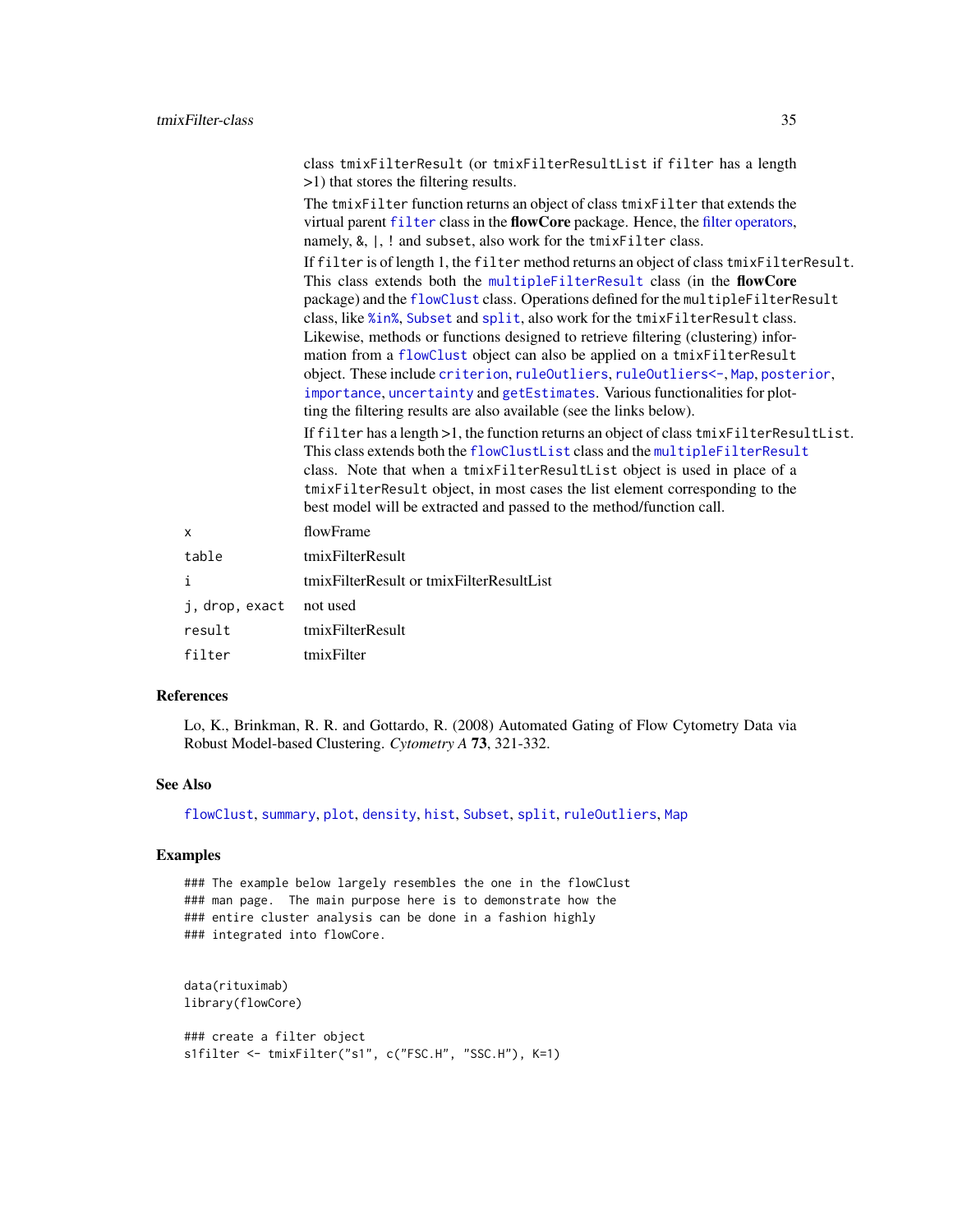36 tmixFilter-class

```
### cluster the data using FSC.H and SSC.H
res1 <- filter(rituximab, s1filter)
### remove outliers before proceeding to the second stage
# %in% operator returns a logical vector indicating whether each
# of the observations lies inside the gate or not
rituximab2 <- rituximab[rituximab %in% res1,]
# a shorthand for the above line
rituximab2 <- rituximab[res1,]
# this can also be done using the Subset method
rituximab2 <- Subset(rituximab, res1)
### cluster the data using FL1.H and FL3.H (with 3 clusters)
s2filter <- tmixFilter("s2", c("FL1.H", "FL3.H"), K=3)
res2 <- filter(rituximab2, s2filter)
show(s2filter)
show(res2)
summary(res2)
# to demonstrate the use of the split method
split(rituximab2, res2)
split(rituximab2, res2, population=list(sc1=c(1,2), sc2=3))
# to show the cluster assignment of observations
table(Map(res2))
# to show the cluster centres (i.e., the mean parameter estimates
# transformed back to the original scale) and proportions
getEstimates(res2)
### demonstrate the use of various plotting methods
# a scatterplot
plot(rituximab2, res2, level=0.8)
plot(rituximab2, res2, level=0.8, include=c(1,2), grayscale=TRUE,
    pch.outliers=2)
# a contour / image plot
res2.den <- density(res2, data=rituximab2)
plot(res2.den)
plot(res2.den, scale="sqrt", drawlabels=FALSE)
plot(res2.den, type="image", nlevels=100)
plot(density(res2, include=c(1,2), from=c(0,0), to=c(400,600)))
# a histogram (1-D density) plot
plot(rituximab2, res2, "FL1.H")
### to demonstrate the use of the ruleOutliers method
summary(res2)
# change the rule to call outliers
ruleOutliers(res2) <- list(level=0.95)
# augmented cluster boundaries lead to fewer outliers
summary(res2)
```
# the following line illustrates how to select a subset of data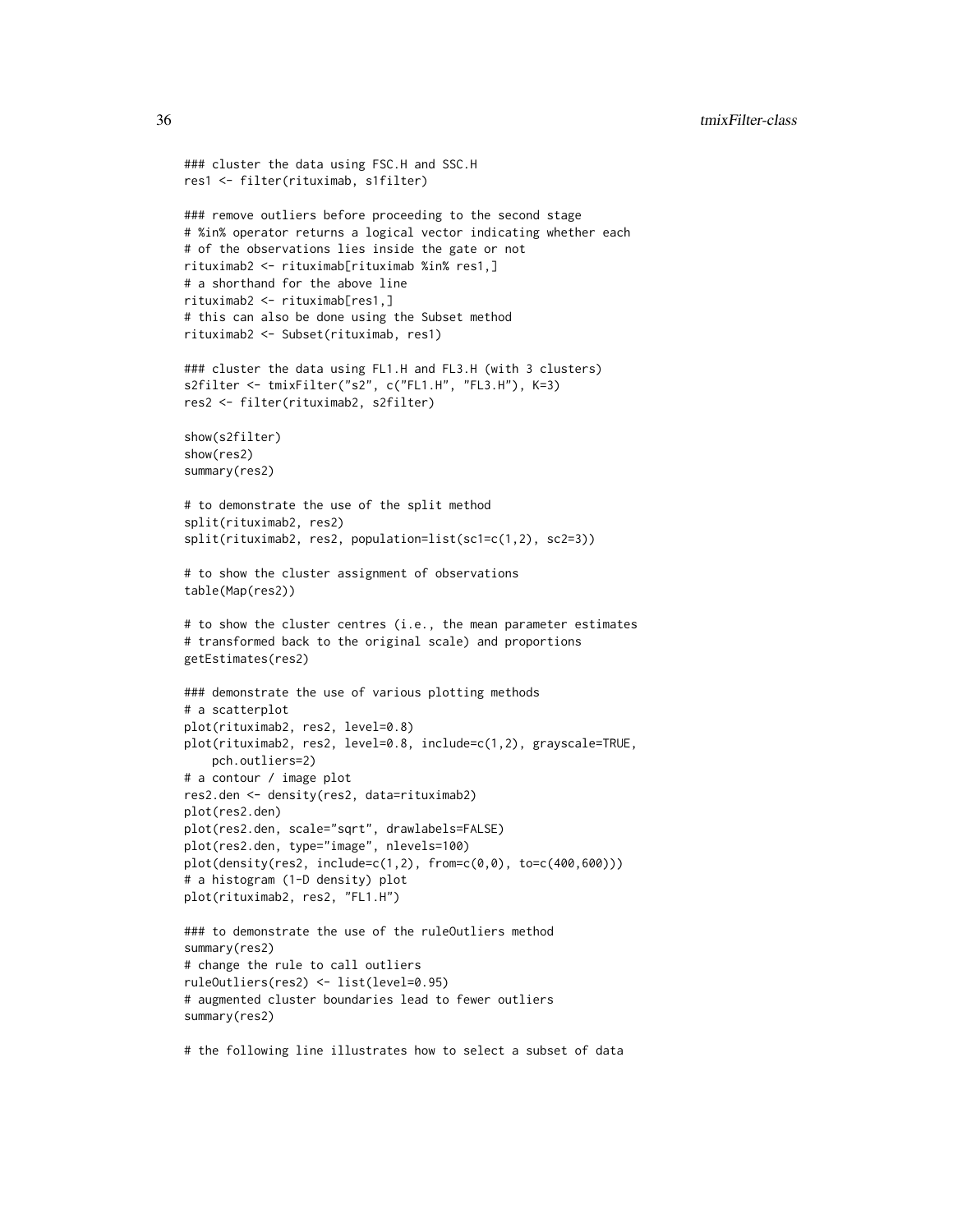#### tmixFilter-class 37

# to perform cluster analysis through the min and max arguments; # also note the use of level to specify a rule to call outliers # other than the default s2t <- tmixFilter("s2t", c("FL1.H", "FL3.H"), K=3, B=100, min=c(0,0), max=c(400,800), level=0.95, z.cutoff=0.5) filter(rituximab2, s2t)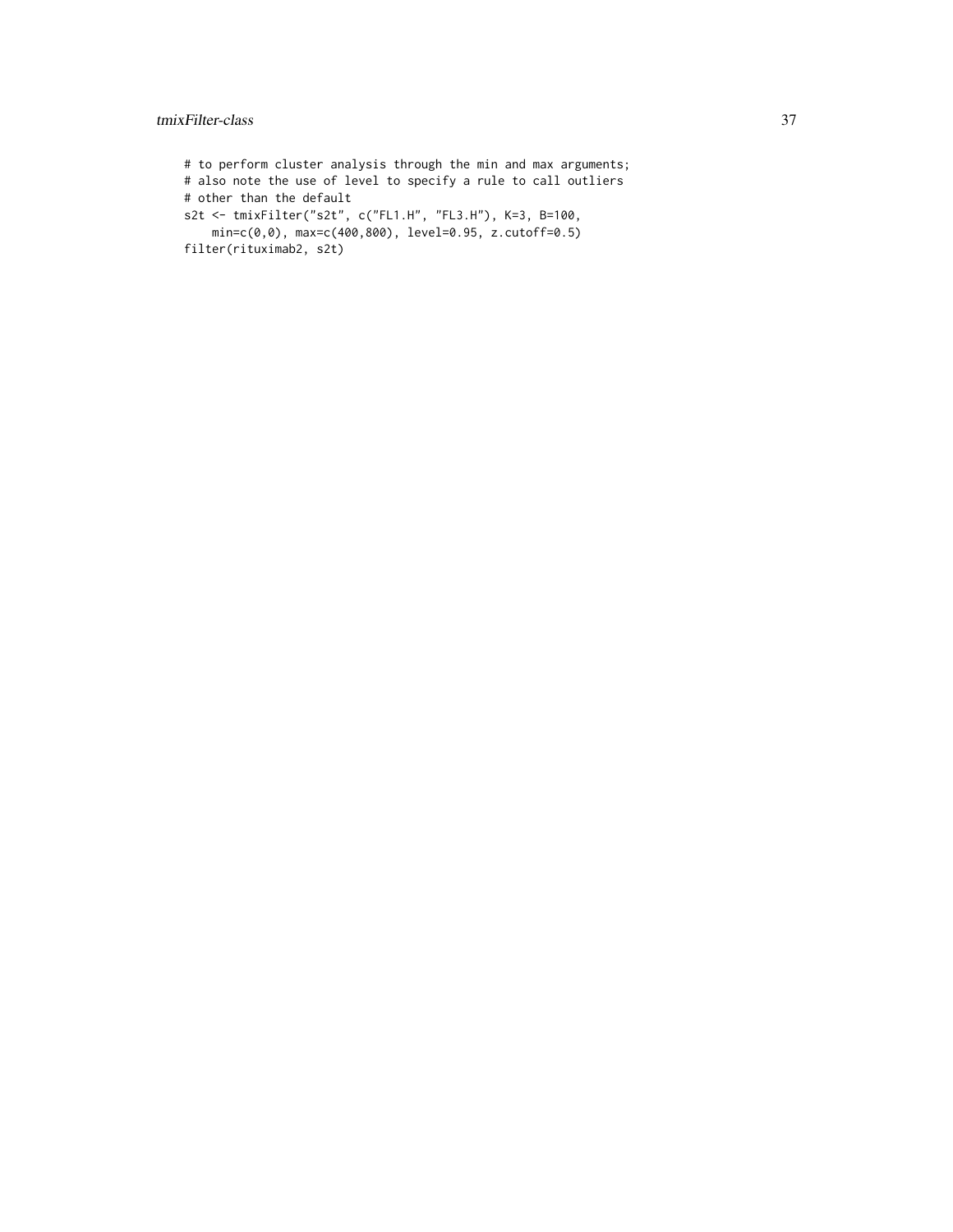# <span id="page-37-0"></span>**Index**

∗ cluster criterion, [5](#page-4-0) flowClust-class, [9](#page-8-0) Map, flowClust-method, [18](#page-17-0) tmixFilter-class, [33](#page-32-0) ∗ datasets rituximab, [25](#page-24-0) ∗ distribution dmvt, [7](#page-6-0) dmvtmix, [8](#page-7-0) ∗ graphs flowDens-class, [15](#page-14-0) hist.flowClust, [17](#page-16-0) plot,flowClust-method, [19](#page-18-0) plot, flowDens-method, [22](#page-21-0) plot,flowFrame,tmixFilterResult-method, [23](#page-22-0) ∗ manip ruleOutliers,flowClust-method, [26](#page-25-0) split,flowClust-method, [28](#page-27-0) Subset, flowClust-method, [31](#page-30-0) ∗ math box, [4](#page-3-0) rbox, [24](#page-23-0) ∗ models flowClust-class, [9](#page-8-0) tmixFilter-class, [33](#page-32-0) ∗ package flowClust-package, [2](#page-1-0) ∗ print show, flowClust-method, [27](#page-26-0) summary, flowClust-method, [32](#page-31-0) [,flowFrame,flowClust-method *(*tmixFilter-class*)*, [33](#page-32-0) [,flowFrame,flowClustList-method *(*tmixFilter-class*)*, [33](#page-32-0) [,flowFrame,tmixFilterResult-method *(*tmixFilter-class*)*, [33](#page-32-0) [,flowFrame,tmixFilterResultList-method

```
(tmixFilter-class), 33
[[,tmixFilterResultList,ANY-method
        (tmixFilter-class), 33
%in%,ANY,flowClust-method
        (tmixFilter-class), 33
%in%,ANY,flowClustList-method
        (tmixFilter-class), 33
%in%,ANY,tmixFilterResult-method
        (tmixFilter-class), 33
%in%,ANY,tmixFilterResultList-method
        (tmixFilter-class), 33
%in%,flowFrame,tmixFilter-method
        (tmixFilter-class), 33
%in%,flowFrame,tmixFilterResult-method
        (tmixFilter-class), 33
%in%, 35
```

```
BIC, 4
box, 4, 25
```
criterion, [5,](#page-4-0) *[35](#page-34-0)* criterion,flowClust-method *(*criterion*)*, [5](#page-4-0) criterion,flowClustList-method *(*criterion*)*, [5](#page-4-0) criterion<- *(*criterion*)*, [5](#page-4-0) criterion<-,flowClustList,character-method *(*criterion*)*, [5](#page-4-0)

density, *[13](#page-12-0)*, *[18](#page-17-0)*, *[22,](#page-21-0) [23](#page-22-0)*, *[35](#page-34-0)* density,flowClust-method *(*flowDens-class*)*, [15](#page-14-0) density,flowClustList-method *(*flowDens-class*)*, [15](#page-14-0) density-method *(*flowDens-class*)*, [15](#page-14-0) density.flowClust *(*flowDens-class*)*, [15](#page-14-0) dmvt, [7](#page-6-0) dmvtmix, [8](#page-7-0)

filter, *[6,](#page-5-0) [7](#page-6-0)*, *[12](#page-11-0)*, *[19](#page-18-0)*, *[24](#page-23-0)*, *[26,](#page-25-0) [27](#page-26-0)*, *[30](#page-29-0)[–35](#page-34-0)*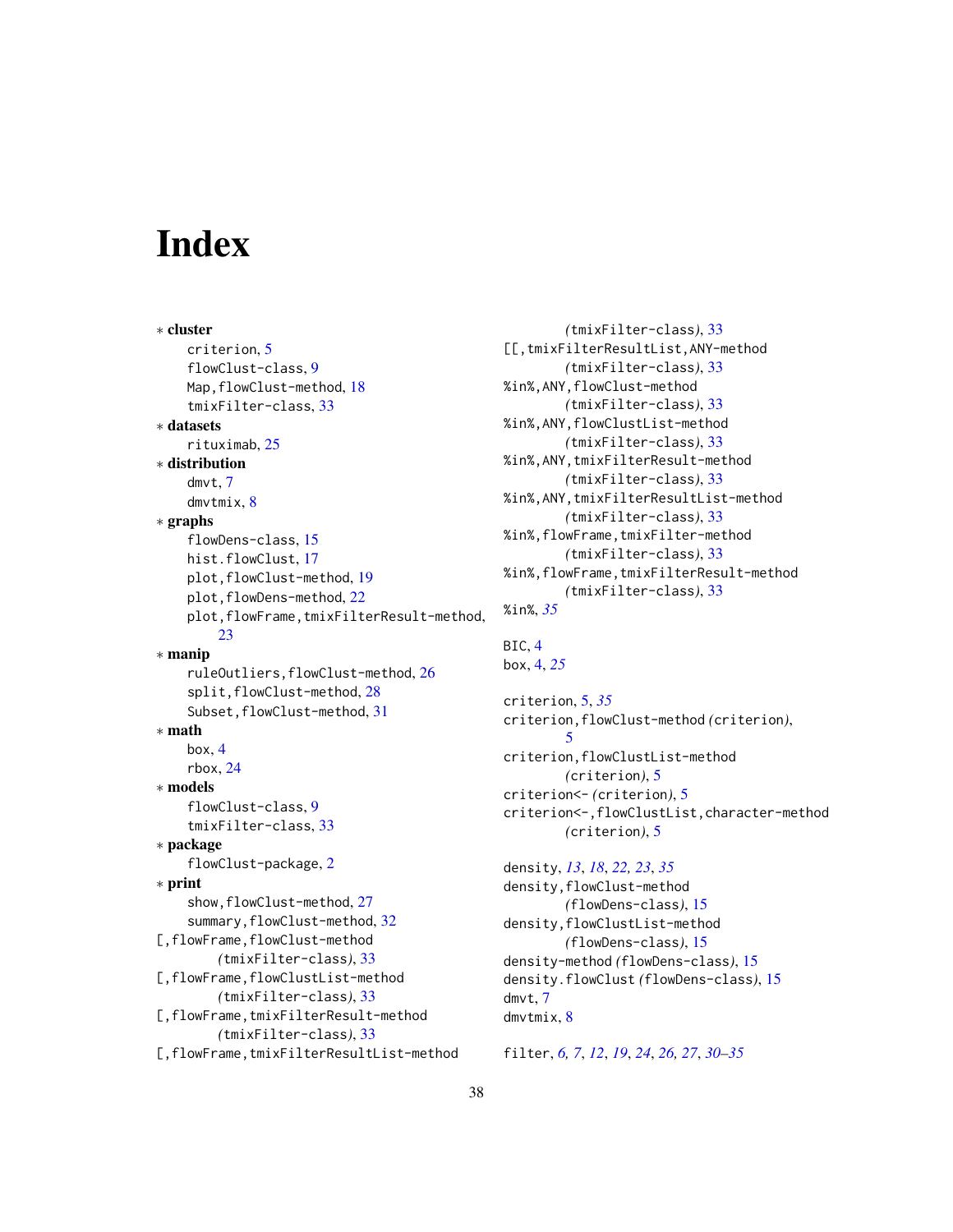#### INDEX  $39$

filter operators, *[35](#page-34-0)* flowClust, *[6,](#page-5-0) [7](#page-6-0)*, *[9](#page-8-0)*, *[12](#page-11-0)*, *[16–](#page-15-0)[19](#page-18-0)*, *[21–](#page-20-0)[23](#page-22-0)*, *[26,](#page-25-0) [27](#page-26-0)*, *[30](#page-29-0)[–35](#page-34-0)* flowClust *(*flowClust-class*)*, [9](#page-8-0) flowClust-class, [9](#page-8-0) flowClust-package, [2](#page-1-0) flowClust.den, [14](#page-13-0) flowClustList, *[6](#page-5-0)*, *[35](#page-34-0)* flowClustList-class *(*flowClust-class*)*, [9](#page-8-0) flowDens-class, [15](#page-14-0) fowClust *(*flowClust-class*)*, [9](#page-8-0)

getEstimates, *[35](#page-34-0)* getEstimates *(*criterion*)*, [5](#page-4-0)

hist, *[13](#page-12-0)*, *[24](#page-23-0)*, *[35](#page-34-0)* hist.flowClust, [17](#page-16-0) hist.flowClustList *(*hist.flowClust*)*, [17](#page-16-0)

importance, *[35](#page-34-0)* importance *(*criterion*)*, [5](#page-4-0)

length,tmixFilterResultList-method *(*tmixFilter-class*)*, [33](#page-32-0)

#### Map, *[7](#page-6-0)*, *[13](#page-12-0)*, *[35](#page-34-0)*

[23](#page-22-0)

Map *(*Map,flowClust-method*)*, [18](#page-17-0) Map, flowClust-method, [18](#page-17-0) Map,flowClustList-method *(*Map,flowClust-method*)*, [18](#page-17-0) Map.flowClust *(*Map,flowClust-method*)*, [18](#page-17-0) multipleFilterResult, *[35](#page-34-0)*

plot, *[13](#page-12-0)*, *[16](#page-15-0)*, *[18](#page-17-0)*, *[24](#page-23-0)*, *[35](#page-34-0)* plot *(*plot,flowClust-method*)*, [19](#page-18-0) plot,flowClust,missing-method *(*plot,flowClust-method*)*, [19](#page-18-0) plot, flowClust-method, [19](#page-18-0) plot,flowClustList,missing-method *(*plot,flowClust-method*)*, [19](#page-18-0) plot,flowDens,missing-method *(*plot,flowDens-method*)*, [22](#page-21-0) plot, flowDens-method, [22](#page-21-0) plot,flowFrame,tmixFilterResult-method, [23](#page-22-0) plot,flowFrame,tmixFilterResultList-method

plot,tmixFilterResult-method *(*plot,flowFrame,tmixFilterResult-method*)*, [23](#page-22-0) plot.flowDens *(*plot,flowDens-method*)*, [22](#page-21-0) plot.flowFrame *(*plot,flowFrame,tmixFilterResult-method*)*,  $23$ plot.tmixFilterResult *(*plot,flowFrame,tmixFilterResult-method*)*, [23](#page-22-0) posterior, *[19](#page-18-0)*, *[35](#page-34-0)* posterior *(*criterion*)*, [5](#page-4-0) rbox, *[5](#page-4-0)*, [24](#page-23-0) rituximab, [25](#page-24-0) ruleOutliers, *[13](#page-12-0)*, *[22](#page-21-0)*, *[35](#page-34-0)* ruleOutliers *(*ruleOutliers,flowClust-method*)*, [26](#page-25-0) ruleOutliers,flowClust-method, [26](#page-25-0) ruleOutliers,flowClustList-method *(*ruleOutliers,flowClust-method*)*, [26](#page-25-0) ruleOutliers.flowClust *(*ruleOutliers,flowClust-method*)*, [26](#page-25-0) ruleOutliers<- *(*ruleOutliers,flowClust-method*)*, [26](#page-25-0) ruleOutliers<-,flowClust,list-method *(*ruleOutliers,flowClust-method*)*, [26](#page-25-0) ruleOutliers<-,flowClustList,list-method *(*ruleOutliers,flowClust-method*)*, [26](#page-25-0) show, *[33](#page-32-0)*

*(*plot,flowFrame,tmixFilterResult-method*)*, show.flowClust *(*show,flowClust-method*)*, show, flowClust-method, [27](#page-26-0) show,flowClustList-method *(*show,flowClust-method*)*, [27](#page-26-0) show,tmixFilter-method *(*show,flowClust-method*)*, [27](#page-26-0) show,tmixFilterResult-method *(*show,flowClust-method*)*, [27](#page-26-0) show,tmixFilterResultList-method *(*show,flowClust-method*)*, [27](#page-26-0)

[27](#page-26-0)